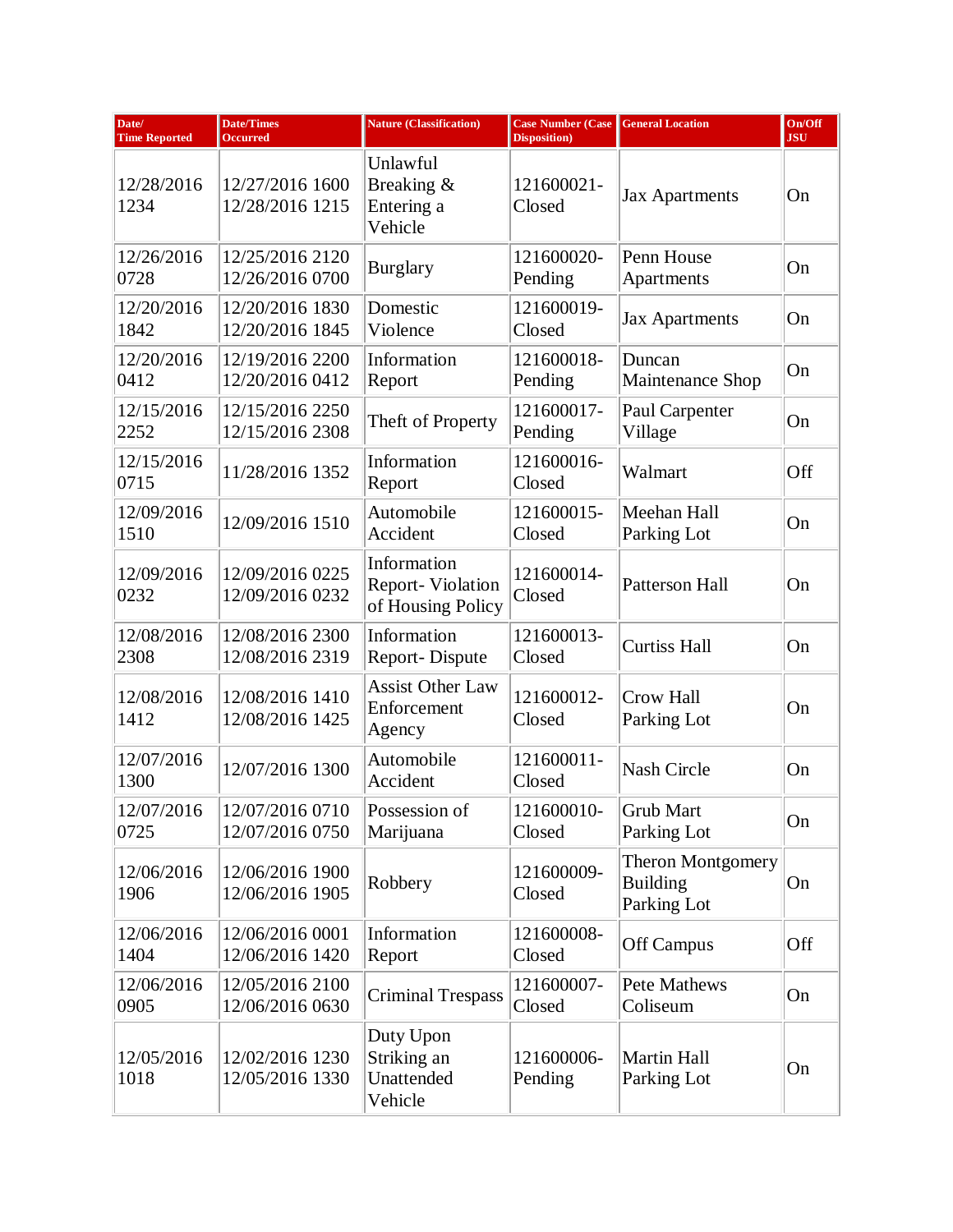| 12/04/2016<br>1455 | 12/03/2016 2230<br>12/04/2016 1454 | Unlawful<br>Breaking &<br>Entering a<br>Vehicle    | 121600005-<br>Pending | Crow Hall<br>Parking Lot            | On |
|--------------------|------------------------------------|----------------------------------------------------|-----------------------|-------------------------------------|----|
| 12/03/2016<br>1734 | 12/03/2016 1627                    | Medical<br>Emergency                               | 121600004-<br>Closed  | <b>JSU Stadium</b>                  | On |
| 12/03/2016<br>1540 | 12/03/2016 1540<br>12/03/2016 1545 | Medical<br>Emergency                               | 121600003-<br>Closed  | <b>JSU Stadium</b>                  | On |
| 12/02/2016<br>1019 | 12/02/2016 1000<br>12/02/2016 1037 | Medical<br>Emergency                               | 121600002-<br>Closed  | <b>Ayers Hall</b>                   | On |
| 12/01/2016<br>2138 | 12/01/2016 2138<br>12/01/2016 2149 | Possession of<br>Marijuana                         | 121600001-<br>Pending | Daugette Hall                       | On |
| 11/30/2016<br>1835 | 11/30/2016 0132<br>11/30/2016 1835 | Harassing<br>Communications                        | 111600048-<br>Pending | Crow Hall                           | On |
| 11/30/2016<br>1630 | 11/30/2016 1630                    | Automobile<br>Accident                             | 111600047-<br>Closed  | McGee Hall<br>Parking Lot           | On |
| 11/30/2016<br>1239 | 11/30/2016 1230<br>11/30/2016 1245 | Medical<br>Emergency                               | 111600046-<br>Closed  | Martin Hall                         | On |
| 11/29/2016<br>2241 | 11/29/2016 2241<br>11/29/2016 2253 | Vehicle Fire                                       | 111600045-<br>Closed  | Patterson Hall                      | On |
| 11/29/2016<br>1341 | 11/29/2016 1200                    | Violation of<br>Student Code of<br>Conduct         | 111600044-<br>Pending | <b>Fitzpatrick Hall</b>             | On |
| 11/28/2016<br>2030 | 11/24/2016 1800<br>11/27/2016 2130 | Theft of Property                                  | 111600043-<br>Pending | Paul Carpenter<br>Village           | On |
| 11/28/2016<br>1809 | 11/28/2016 1809                    | Automobile<br>Accident                             | 111600042-<br>Closed  | Merrill Hall<br>Parking Lot         | On |
| 11/25/2016<br>1156 | 11/19/2016 1500<br>11/25/2016 0500 | Theft of Property                                  | 111600041-<br>Pending | <b>College Apartments</b>           | On |
| 11/23/2016<br>1426 | 11/23/2016 1420<br>11/23/2016 1426 | <b>Assist Other Law</b><br>Enforcement<br>Agency   | 111600040-<br>Closed  | <b>Indian Springs</b><br>Apartments | On |
| 11/21/2016<br>1442 | 11/21/2016 1415<br>11/21/2016 1442 | Criminal Mischief<br>& Criminal<br><b>Trespass</b> | 111600039-<br>Pending | JSU Softball Field                  | On |
| 11/19/2016<br>2252 | 11/19/2016 1500<br>11/19/2016 1600 | Theft of Property                                  | 111600038-<br>Pending | <b>JSU</b> Stadium                  | On |
| 11/19/2016<br>1711 | 11/19/2016 1711                    | Arrest-<br>Consumption of                          | 111600037-1<br>Closed | <b>JSU</b> Stadium                  | On |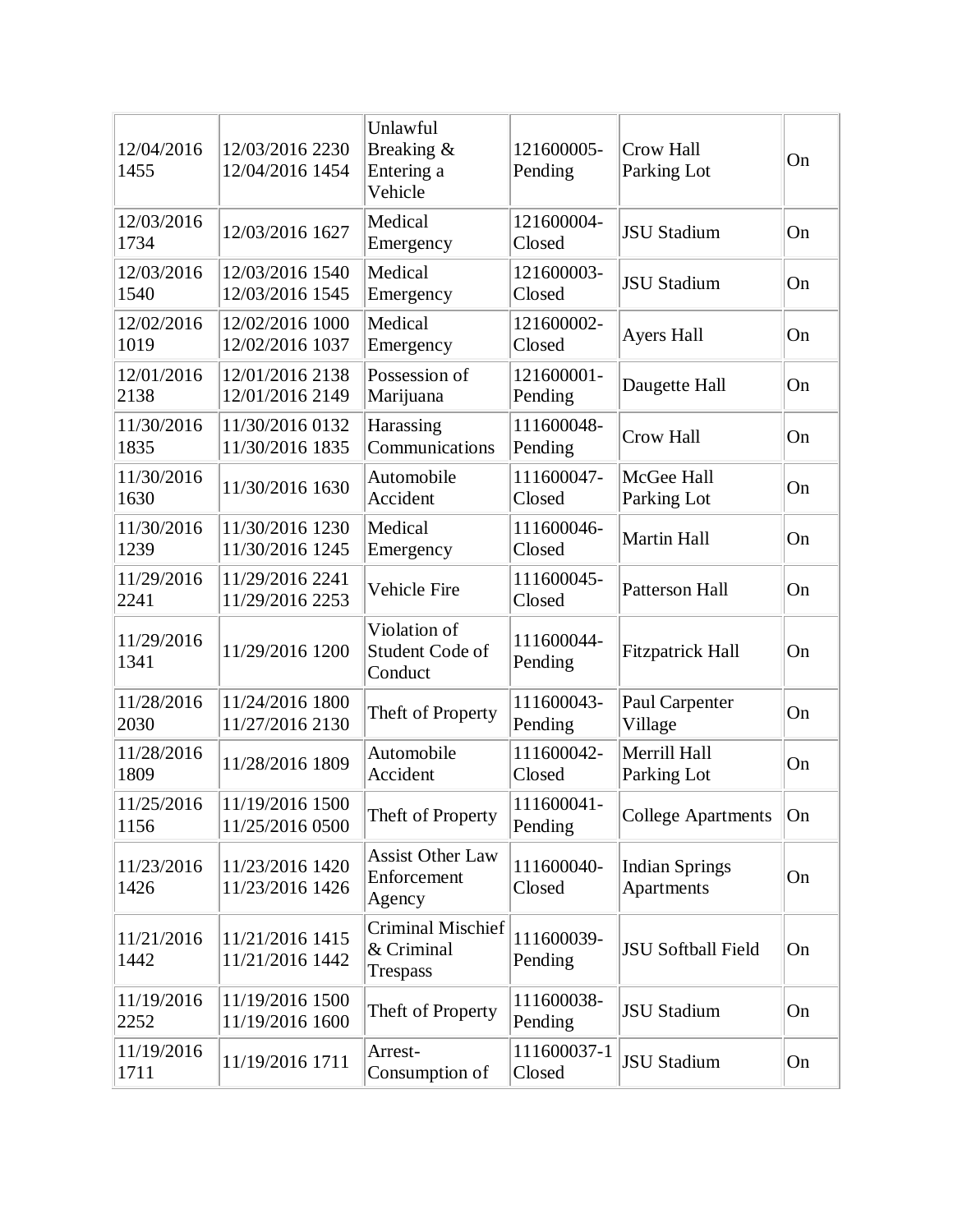|                    |                                    | Alcohol by a<br>Minor                             |                       |                                               |     |
|--------------------|------------------------------------|---------------------------------------------------|-----------------------|-----------------------------------------------|-----|
| 11/19/2016<br>1605 | 11/19/2016 1600                    | Medical<br>Emergency                              | 111600036-<br>Closed  | <b>JSU Stadium</b>                            | On  |
| 11/18/2016<br>1440 | 11/18/2016 1435<br>11/18/2016 1440 | Violation of<br>Student Code of<br>Conduct        | 111600035-<br>Closed  | Salls Hall                                    | On  |
| 11/18/2016<br>1250 | 11/18/2016 0445<br>11/18/2016 1338 | Duty Upon<br>Striking an<br>Unattended<br>Vehicle | 111600034-<br>Pending | Penn House<br>Apartments<br>Parking Lot       | On  |
| 11/08/2016<br>0622 | 11/17/2016 1045<br>11/18/2016 0637 | Information<br>Report                             | 111600033-<br>Closed  | Meehan Hall<br>Parking Lot                    | On  |
| 11/17/2016<br>1430 | 11/08/2016 1510<br>11/09/2016 1520 | Information<br>Report                             | 111600032-<br>Closed  | Dearmanville<br><b>Elementary School</b>      | Off |
| 11/17/2016<br>1431 | 11/17/2016 1320<br>11/17/2016 1421 | Information<br>Report-Booted<br>Vehicle           | 111600031-<br>Pending | <b>Central Station</b>                        | On  |
| 11/16/2016<br>1305 | 11/15/2016 2000                    | Violation of<br><b>University Policy</b>          | 111600030-<br>Closed  | Social Media                                  | Off |
| 11/15/2016<br>2022 | 11/13/2016 0001<br>11/15/2016 2025 | Information<br>Report                             | 111600029-<br>Closed  | Pannell Hall                                  | On  |
| 11/14/2016<br>2349 | 11/14/2016 2030<br>11/14/2016 2330 | <b>Criminal Mischief</b>                          | 111600028-<br>Pending | Dixon Hall<br>Parking Lot                     | On  |
| 11/14/2016<br>0955 | 11/14/2016 0955                    | Automobile<br>Accident                            | 111600027-<br>Closed  | <b>Houston Cole</b><br>Library<br>Parking Lot | On  |
| 11/14/2016<br>0830 | 09/05/2016 1000                    | Theft of Property                                 | 111600026-<br>Pending | <b>JSU</b>                                    | On  |
| 11/13/2016<br>1536 | 11/11/2016 0730<br>11/11/2016 1536 | <b>Burglary</b>                                   | 111600025-<br>Pending | Penn House<br>Apartments                      | On  |
| 11/13/2016<br>1440 | 11/13/2016 1440                    | Automobile<br>Accident                            | 111600024-<br>Closed  | <b>Houston Cole</b><br>Library<br>Parking Lot | On  |
| 11/11/2016<br>1539 | 11/11/2016 1300<br>11/11/2016 1538 | Duty Upon<br>Striking an<br>Unattended<br>Vehicle | 111600023-<br>Pending | Campus Inn<br><b>ApartmentsParking</b><br>Lot | On  |
| 11/10/2016<br>1002 | 11/08/2016 1000<br>11/08/2016 1200 | Criminal Mischief                                 | 111600022-<br>Pending | <b>Curtiss Hall</b><br>Parking Lot            | On  |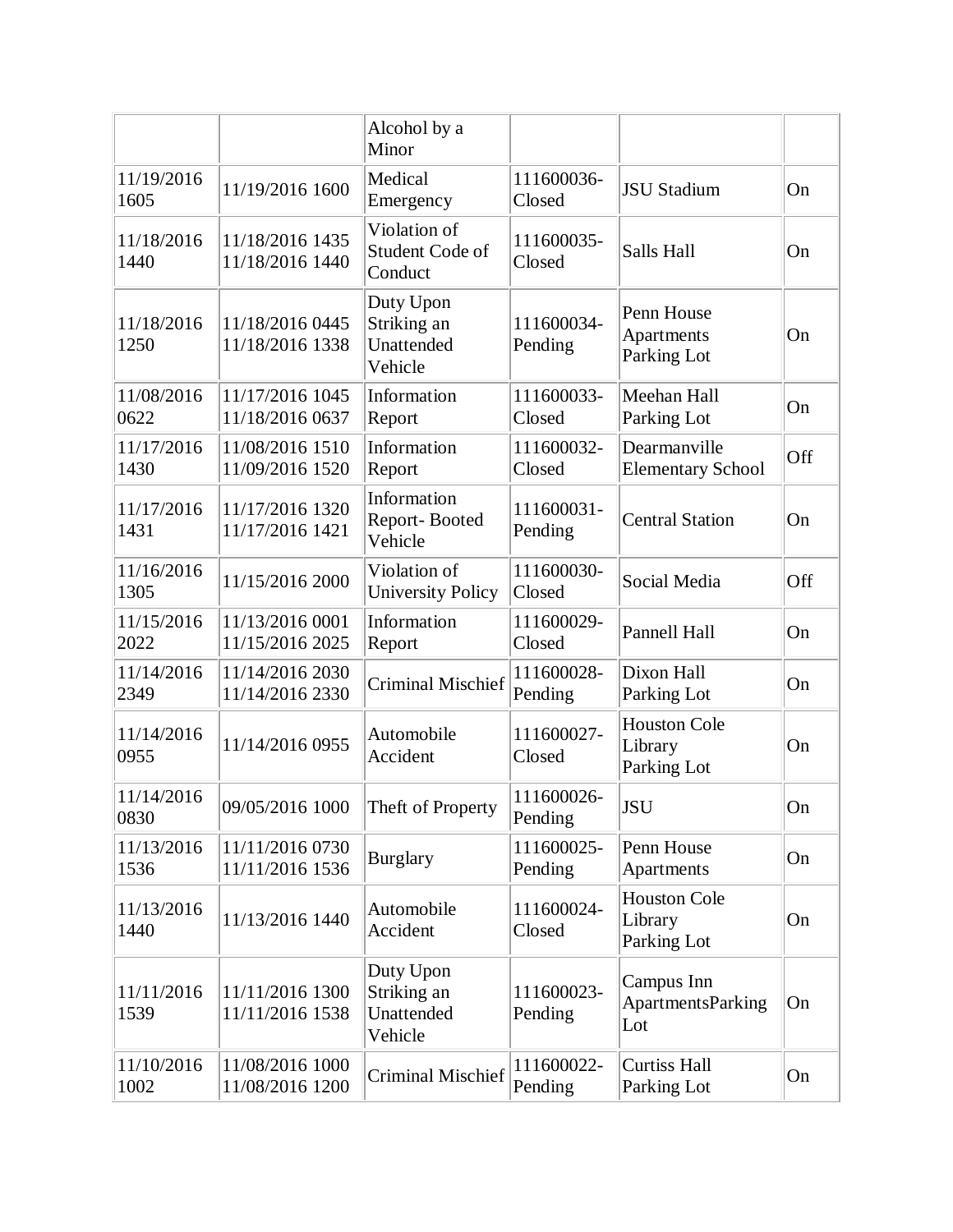| 11/08/2016<br>2020 | 11/08/2016 2020                    | Automobile<br>Accident                             | 111600021-<br>Closed  | <b>Trustee Circle</b>    | On  |
|--------------------|------------------------------------|----------------------------------------------------|-----------------------|--------------------------|-----|
| 11/08/2016<br>1449 | 11/04/2016 1400<br>11/08/2016 1425 | Theft of Property                                  | 111600020-<br>Closed  | Mason Hall               | On  |
| 11/08/2016<br>1307 | 11/08/2016 1307                    | Possession of<br>Marijuana                         | 111600019-<br>Closed  | Campus Inn<br>Apartment  | On  |
| 11/08/2016<br>1105 | 11/08/2016 1105                    | Automobile<br>Accident                             | 111600018-<br>Closed  | <b>Bennett Boulevard</b> | On  |
| 11/08/2016<br>1044 | 11/08/2016 1040<br>11/08/2016 1100 | Violation of<br>Student Code of<br>Conduct         | 111600017-<br>Closed  | Sparkman Hall            | On  |
| 11/07/2016<br>1520 | 11/07/2016 1520                    | Automobile<br>Accident                             | 111600016-<br>Closed  | Crow Hall<br>Parking Lot | On  |
| 11/07/2016<br>1503 | 11/07/2016 1230<br>11/07/0216 1330 | Information<br>Report-<br><b>Suspicious Person</b> | 111600015-<br>Closed  | Merrill Hall             | On  |
| 11/06/2016<br>1955 | 11/06/2016 1630<br>11/06/2016 1955 | Theft of Property                                  | 111600014-<br>Closed  | Mason Hall               | On  |
| 11/06/2016<br>1955 | 11/06/2016 1630<br>11/06/2016 1955 | Theft of Property                                  | 111600013-<br>Closed  | <b>Mason Hall</b>        | On  |
| 11/06/2016<br>1955 | 11/06/2016 1630<br>11/06/2016 1955 | Theft of Property                                  | 111600012-<br>Closed  | <b>Mason Hall</b>        | On  |
| 11/06/2016<br>1955 | 11/06/2016 1630<br>11/06/2016 1955 | Theft of Property                                  | 111600011-<br>Closed  | <b>Mason Hall</b>        | On  |
| 11/06/2016<br>1955 | 11/06/2016 1630<br>11/06/2016 1955 | Theft of Property                                  | 111600010-<br>Closed  | <b>Mason Hall</b>        | On  |
| 11/06/2016<br>1955 | 11/06/2016 1630<br>11/06/2016 1955 | Theft of Property                                  | 111600009-<br>Closed  | <b>Mason Hall</b>        | On  |
| 11/06/2016<br>1955 | 11/06/2016 1630<br>11/06/2016 1955 | Theft of Property                                  | 111600008-<br>Closed  | <b>Mason Hall</b>        | On  |
| 11/04/2016<br>1158 | 11/03/2016 0915<br>11/04/2016 1130 | Unlawful<br>Breaking &<br>Entering a<br>Vehicle    | 111600007-<br>Pending | Unknown                  | Unk |
| 11/04/2016<br>0830 | 11/03/2016 1000                    | Information<br>Report                              | 111600006-<br>Closed  | Off Campus               | Off |
| 11/04/2016<br>0640 | 11/03/2016 1110<br>11/03/2016 1145 | Information<br>Report-<br>Suspicious<br>Activity   | 111600005-<br>Closed  | Daugette Hall            | On  |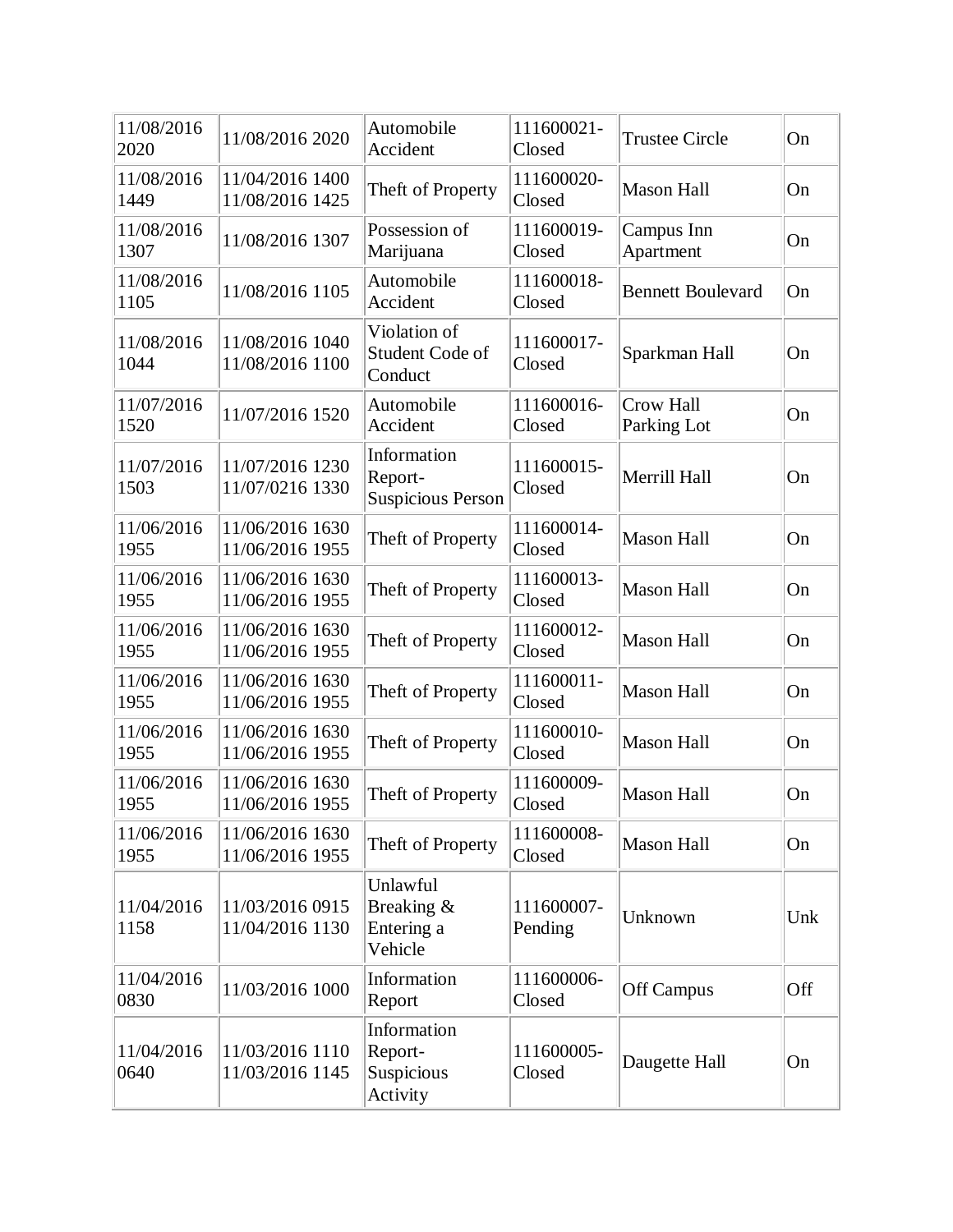| 11/03/2016<br>1105 | 11/02/2016 1915<br>11/03/2016 0830 | Duty Upon<br>Striking an<br>Unattended<br>Vehicle                                | 111600004-<br>Closed  | Meehan Hall<br>Parking Lot           | On  |
|--------------------|------------------------------------|----------------------------------------------------------------------------------|-----------------------|--------------------------------------|-----|
| 11/02/2016<br>1818 | 10/31/2016 1930                    | Information<br>Report-Delayed<br><b>Accident Report</b>                          | 111600003-<br>Closed  | <b>Patterson Hall</b><br>Parking Lot | On  |
| 11/02/2016<br>1250 | 11/02/2016 0730<br>11/02/2016 1030 | Information<br>Report-Security<br>Violation                                      | 111600002-<br>Closed  | Campus Inn<br>Apartments             | On  |
| 11/01/2016<br>1424 | 11/01/2016 1300<br>11/01/2016 1424 | <b>Burglary</b>                                                                  | 111600001-<br>Pending | Crow Hall                            | On  |
| 10/31/2016<br>1335 | 10/31/2016 1335                    | Automobile<br>Accident                                                           | 101600074-<br>Closed  | Merrill Hall<br>Parking Lot          | On  |
| 10/31/2016<br>1012 | 10/31/2016 0930<br>10/31/2016 1022 | Medical<br>Emergency                                                             | 101600073-<br>Closed  | Daugette Hall                        | On  |
| 10/31/2016<br>0047 | 10/21/2016 0047<br>10/31/2016 0140 | Possession of<br>Marijuana &<br><b>Assist Other Law</b><br>Enforcement<br>Agency | 101600072-<br>Pending | Meehan Hall                          | On  |
| 10/31/2016<br>1351 | 10/30/2016 1345<br>10/30/2016 1410 | Medical<br>Emergency                                                             | 101600071-<br>Closed  | <b>Stone Center</b>                  | On  |
| 10/30/2016<br>0244 | 10/30/2016 0240<br>10/30/2016 0311 | Medical<br>Emergency                                                             | 101600070-<br>Closed  | Crow Hall                            | On  |
| 10/29/2016<br>2010 | 10/29/2016 1830<br>10/29/2016 2000 | Theft of Lost<br>Property &<br><b>Fraudulent Use</b><br>of Debit Card            | 101600069-<br>Pending | <b>Grub Mart</b>                     | Off |
| 10/29/2016<br>1616 | 10/29/2016 1615<br>10/29/2016 1659 | Medical<br>Emergency                                                             | 101600068-<br>Closed  | <b>JSU Stadium</b>                   | On  |
| 10/29/2016<br>1435 | 10/29/2016 1430                    | Medical<br>Emergency                                                             | 101600067-<br>Closed  | <b>JSU</b> Stadium                   | On  |
| 10/29/2016<br>1821 | 10/29/2016 1245<br>10/29/2016 1300 | Theft of Property                                                                | 101600066-<br>Pending | Meehan Hall<br>Parking Lot           | On  |
| 10/30/2016<br>1203 | 10/29/2016 1130<br>10/29/2016 1200 | Medical<br>Emergency                                                             | 101600065-<br>Closed  | Kennamer Hall                        | On  |
| 10/27/2016<br>1641 | 10/25/2016 1400<br>10/26/2016 2330 | Duty Upon<br>Striking an<br>Unattended<br>Vehicle                                | 101600064-<br>Pending | Dixon Hall<br>Parking Lot            | On  |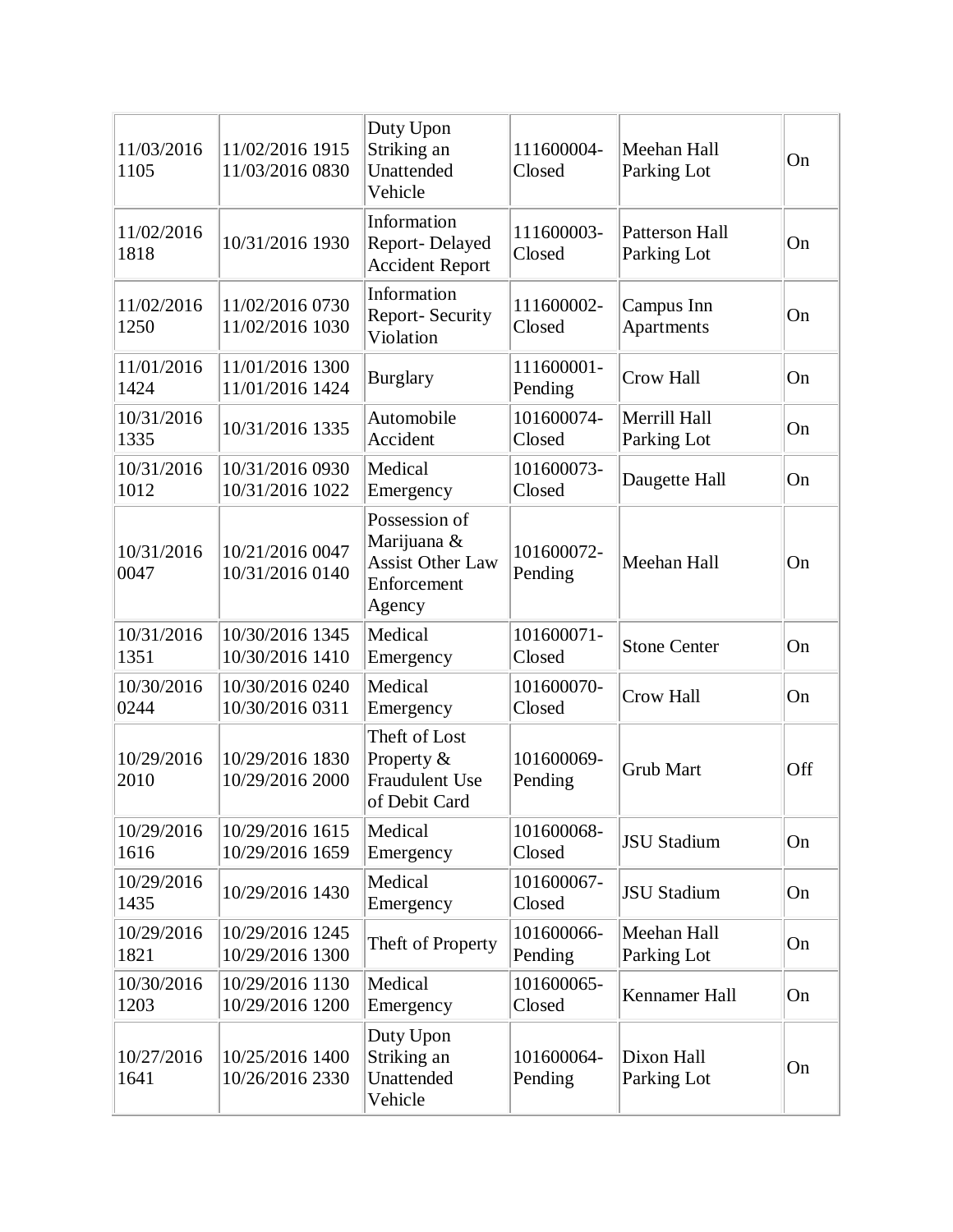| 10/27/2016<br>1201 | 10/26/2016 1115<br>10/27/2016 0100 | Information<br>Report                                                                     | 101600063-<br>Closed   | Stephenson Hall                         | On  |
|--------------------|------------------------------------|-------------------------------------------------------------------------------------------|------------------------|-----------------------------------------|-----|
| 10/26/2016<br>0930 | 10/26/2016 0330<br>10/26/2016 0445 | Information<br>Report                                                                     | 101600062-<br>Closed   | <b>JSU</b> Campus                       | On  |
| 10/25/2016<br>1502 | 10/24/2016 1800<br>10/25/2016 1536 | Unlawful<br>Breaking &<br>Breaking a<br>Vehicle                                           | 101600061-<br>Pending  | Pete Mathews<br>Coliseum<br>Parking Lot | On  |
| 10/25/2016<br>1215 | 10/24/2016 1940<br>10/25/2016 1030 | Unlawful<br>Breaking &<br>Entering a<br>Vehicle                                           | 101600060-<br>Closed   | Sparkman Hall<br>Parking Lot            | On  |
| 10/25/2016<br>0809 | 10/25/2016 0815                    | Information<br>Report                                                                     | 101600059-<br>Closed   | Daugette Hall                           | On  |
| 10/24/2016<br>2029 | 10/24/2016 2029                    | Automobile<br>Accident                                                                    | 101600058-<br>Closed   | <b>Bennett Boulevard</b>                | On  |
| 10/24/2016<br>1329 | 10/24/2016 1045<br>10/24/2016 1215 | Duty Upon<br>Striking an<br>Unattended<br>Vehicle                                         | 101600057-<br>Pending  | Merrill Hall                            | On  |
| 10/24/2016<br>1212 | 09/01/2016 0000<br>10/24/2016 1200 | Information<br>Report                                                                     | 101600056-<br>Closed   | <b>Crow Hall</b>                        | On  |
| 10/24/2016<br>0900 | 10/20/2016 2000<br>10/21/2016 1030 | <b>Criminal Mischief</b>                                                                  | 101600055-<br>Closed   | Meehan Hall<br>Parking Lot              | On  |
| 10/22/2016<br>2019 | 10/22/2016 2009<br>10/22/2016 2030 | Medical<br>Emergency                                                                      | 101600054-<br>Closed   | <b>JSU Stadium</b>                      | On  |
| 10/22/2016<br>1921 | 10/21/2016 2330<br>10/22/2016 1920 | Unlawful<br>Breaking &<br>Entering a<br>Vehicle                                           | 101600053-<br>Inactive | Paul Carpenter<br>Village               | On  |
| 10/22/2016<br>1830 | 10/22/2016 1820<br>10/22/2016 1830 | Medical<br>Emergency                                                                      | 101600052-<br>Closed   | <b>JSU Stadium</b>                      | On  |
| 10/18/2016<br>1000 | 10/18/2016 1000                    | Automobile<br>Accident                                                                    | 101600051-<br>Closed   | Meehan Hall<br>Parking Lot              | On  |
| 10/21/2016<br>0304 | 10/21/2016 0304                    | <b>Arrest-Driving</b><br>Under the<br>Influence &<br>Minor In<br>Possession of<br>Alcohol | 101600050-1<br>Closed  | <b>Mountain Street</b>                  | Off |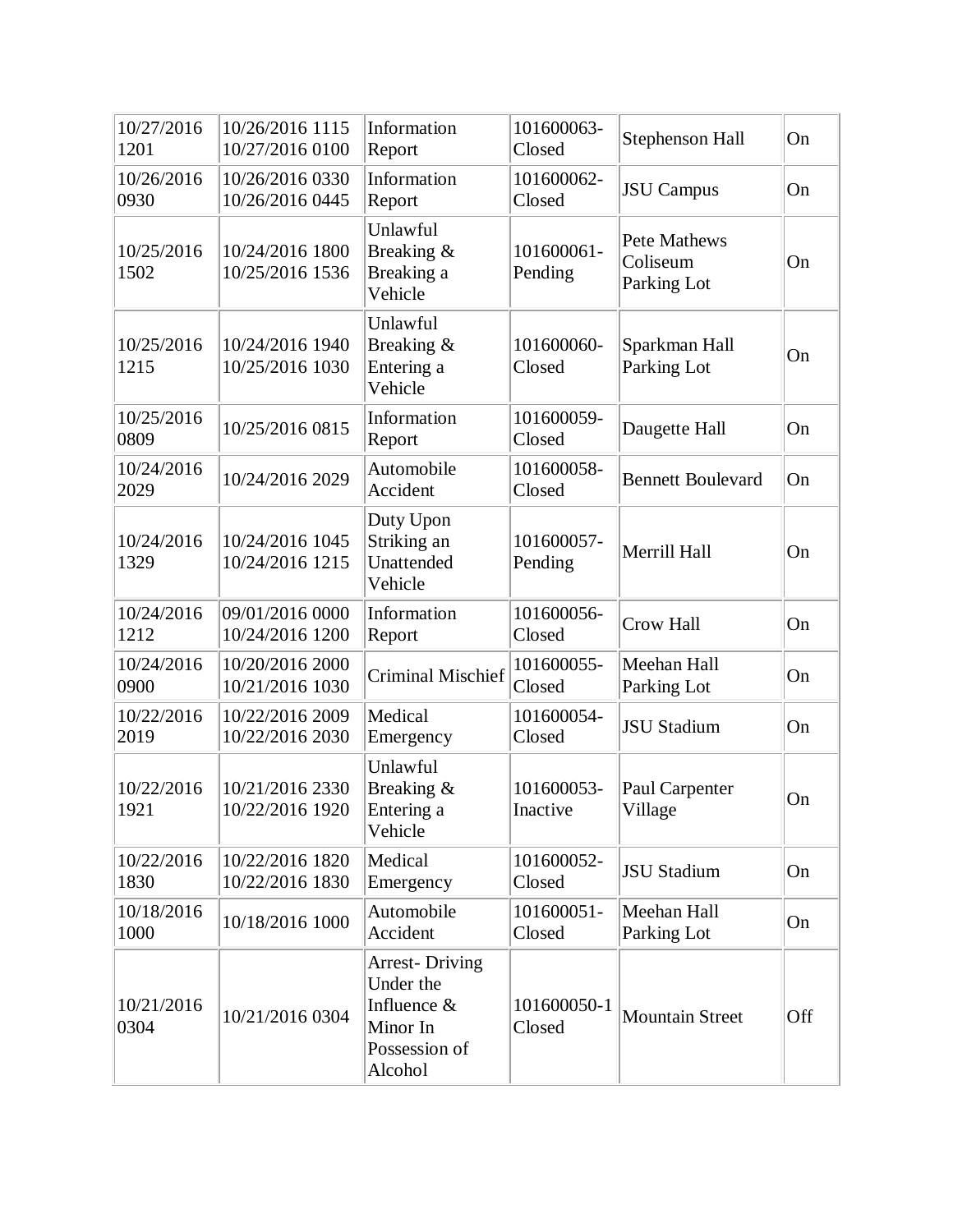| 10/19/2016<br>0930 | 04/25/2016 2359                    | Theft of Property                                | 101600049-<br>Pending | <b>JSU</b> Campus                             | On  |
|--------------------|------------------------------------|--------------------------------------------------|-----------------------|-----------------------------------------------|-----|
| 10/20/2016<br>0902 | 10/20/2016 0430<br>10/20/2016 0927 | Information<br>Report                            | 101600048-<br>Closed  | Duncan<br>Maintenance                         | On  |
| 10/18/2016<br>1954 | 10/18/2016 1950<br>10/18/2016 1954 | <b>Suspicious Person</b>                         | 101600047-<br>Closed  | <b>Ayers Hall</b>                             | On  |
| 10/18/2016<br>1022 | 07/01/2016 1200<br>10/18/2016 1030 | Information<br>Report                            | 101600046-<br>Closed  | <b>Curtiss Hall</b>                           | On  |
| 10/18/2016<br>1030 | 10/17/2016 2000<br>10/18/2016 0915 | Unlawful<br>Breaking &<br>Entering a<br>Vehicle  | 101600045-<br>Closed  | Meehan Hall<br>Parking Lot                    | On  |
| 10/18/2016<br>1009 | 10/18/2016 0950                    | <b>Accident Report</b>                           | 101600044-<br>Closed  | Meehan Hall<br>Parking Lot                    | On  |
| 10/18/2016<br>0104 | 10/18/2016 0005<br>10/18/2016 0105 | Harassment                                       | 101600043-<br>Pending | <b>Curtiss Hall</b>                           | On  |
| 10/17/2016<br>2101 | 10/17/2016 2050<br>10/17/2016 2112 | Medical<br>Emergency                             | 101600042-<br>Closed  | <b>Houston Cole</b><br>Library<br>Parking Lot | On  |
| 10/17/2016<br>1842 | 10/17/2016 1840<br>10/17/2016 1842 | Medical<br>Emergency                             | 101600041-<br>Closed  | Crow Hall                                     | On  |
| 10/17/2016<br>1415 | 10/14/2016 0100<br>10/14/2016 0415 | <b>Assist Other Law</b><br>Enforcement<br>Agency | 101600040-<br>Pending | The Reserve<br>Apartments                     | Off |
| 10/17/2016<br>1300 | 06/01/2016 1000                    | Theft of Property                                | 101600039-<br>Pending | <b>JSU</b> Campus                             | On  |
| 10/16/2016<br>2318 | 10/16/2016 2200<br>10/16/2016 2315 | Unlawful<br>Breaking &<br>Entering a<br>Vehicle  | 101600038-<br>Pending | <b>College Apartments</b><br>Parking Lot      | On  |
| 10/15/2016<br>1320 | 10/15/2016 1310<br>13/15/2016 1330 | Medical<br>Emergency                             | 101600037-<br>Closed  | <b>JSU Stadium</b>                            | On  |
| 10/15/2016<br>1415 | 10/15/2016 1415                    | Medical<br>Emergency                             | 101600036-<br>Closed  | <b>JSU</b> Stadium                            | On  |
| 10/15/2016<br>1324 | 10/15/2016 1315                    | Medical<br>Emergency                             | 101600035-<br>Closed  | <b>Mason Hall</b>                             | On  |
| 10/15/2016<br>1250 | 10/15/2016 1245<br>10/15/2016 1250 | Medical<br>Emergency                             | 101600034-<br>Closed  | <b>JSU Stadium</b>                            | On  |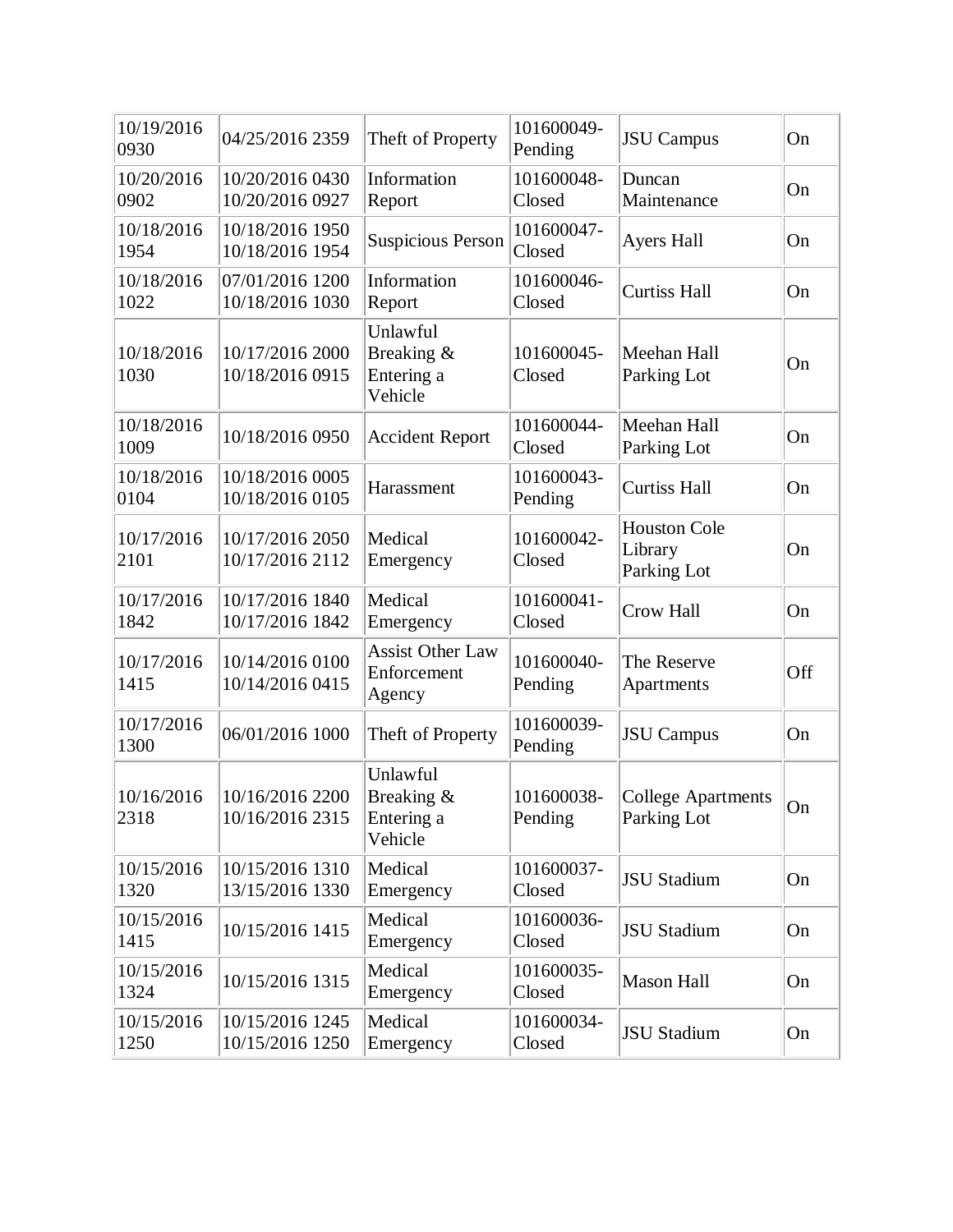| 10/14/2016<br>1437 | 10/14/2016 1400<br>10/14/2016 1449 | Violation of<br>Student Code of<br>Conduct        | 101600033-<br>Closed   | Dixon Hall                                                 | On  |
|--------------------|------------------------------------|---------------------------------------------------|------------------------|------------------------------------------------------------|-----|
| 10/14/2016<br>1415 | 10/14/2016 1415                    | Automobile<br>Accident                            | 101600032-<br>Closed   | <b>Theron Montgomery</b><br><b>Building</b><br>Parking Lot | On  |
| 10/13/2016<br>1404 | 10/12/2016 1830<br>10/13/2016 0912 | Unlawful<br>Breaking &<br>Entering a<br>Vehicle   | 101600031-<br>Closed   | <b>Jax Apartments</b>                                      | On  |
| 10/13/2016<br>1305 | 10/13/2016 1305                    | Automobile<br>Accident                            | 101600030-<br>Closed   | Meehan Hall<br>Parking Lot                                 | On  |
| 10/12/2016<br>0118 | 10/10/2016 1300<br>10/12/2016 0115 | Unlawful<br>Breaking &<br>Entering a<br>Vehicle   | 101600029-<br>Pending  | Pete Mathews<br>Coliseum<br>Parking Lot                    | On  |
| 10/11/2016<br>2216 | 10/11/2016 2210<br>10/11/2016 2218 | Domestic<br>Violence                              | 101600028-<br>Pending  | <b>Houston Cole</b><br>Library<br>Parking Lot              | On  |
| 10/11/2016<br>1605 | 10/11/2016 1605                    | Automobile<br>Accident                            | 101600027-<br>Closed   | Theron Montgomery<br><b>Building</b>                       | On  |
| 10/11/2016<br>1343 | 10/11/2016 1340<br>10/11/2016 1425 | Medical<br>Emergency                              | 101600026-<br>Closed   | <b>Stone Center</b>                                        | On  |
| 10/10/2016<br>1823 | 10/10/2016 1820<br>10/10/2016 1832 | <b>Assist Other Law</b><br>Enforcement<br>Agency  | 101600025-<br>Closed   | <b>Marbutt Drive</b>                                       | Off |
| 10/10/2016<br>1304 | 10/10/2016 0930<br>10/10/2016 1130 | Duty Upon<br>Striking an<br>Unattended<br>Vehicle | 101600024-<br>Closed   | <b>JSU</b> Campus                                          | On  |
| 10/10/2016<br>1245 | 10/08/2016 1400<br>10/09/2016 1600 | Unlawful<br>Breaking &<br>Entering a<br>Vehicle   | 101600023-<br>Inactive | Carlisle Building                                          | On  |
| 10/10/2016<br>1020 | 10/01/2016 2000                    | Violation of<br>Student Code of<br>Conduct        | 101600022-<br>Closed   | Tuscaloosa, AL                                             | Off |
| 10/09/2016<br>2234 | 10/09/2016 2030<br>10/09/2016 2230 | Information<br>Report-Property<br>Damage          | 101600021-<br>Pending  | Patterson Hall<br>Parking Lot                              | On  |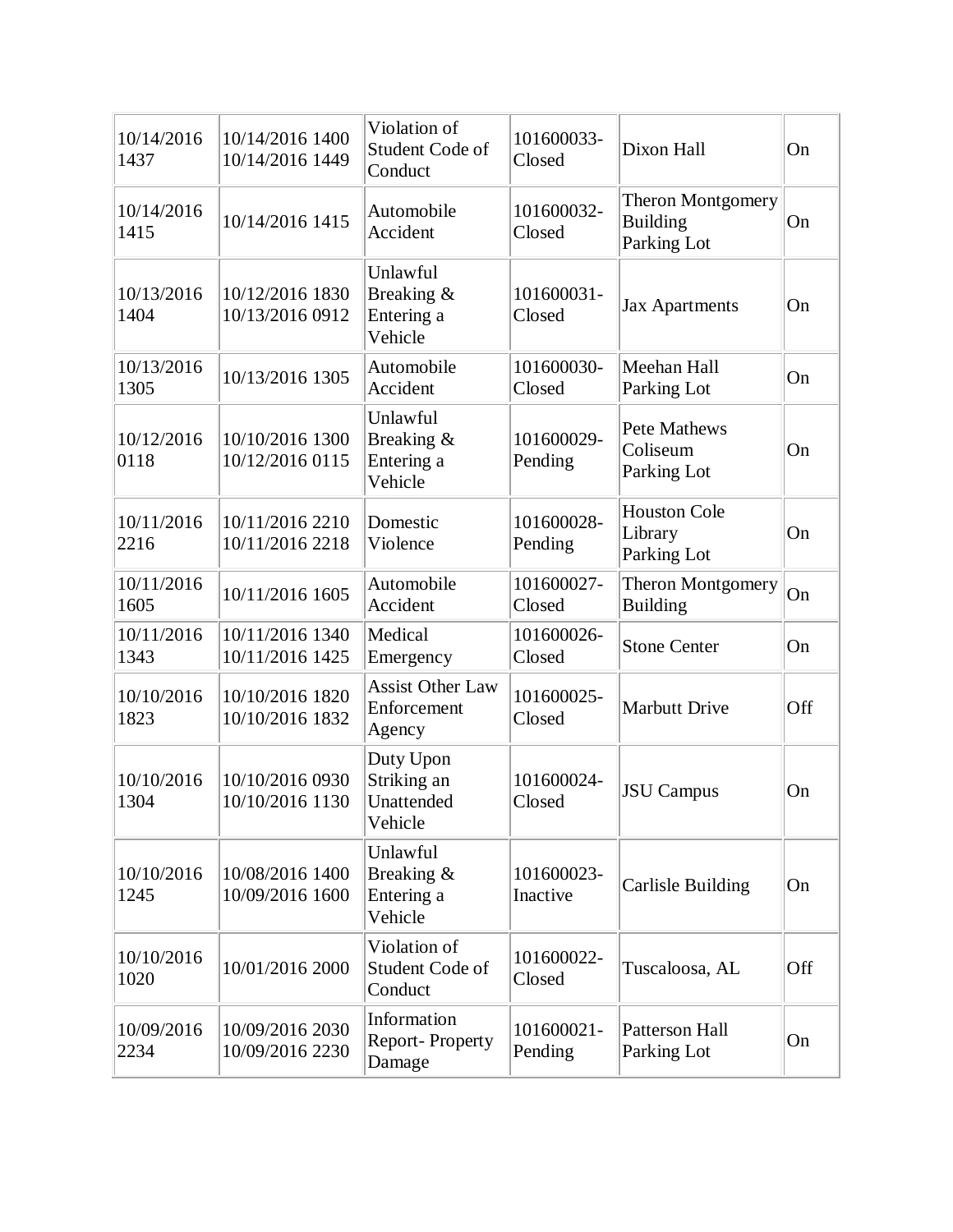| 10/09/2016<br>1235 | 09/27/2016 0000<br>10/09/2016 1215 | Theft of Property                                  | 101600020-<br>Pending | Patterson Hall                       | On |
|--------------------|------------------------------------|----------------------------------------------------|-----------------------|--------------------------------------|----|
| 10/08/2016<br>1516 | 10/08/2016 1515<br>10/08/2016 1610 | Medical<br>Emergency                               | 101600019-<br>Closed  | <b>JSU Stadium</b>                   | On |
| 10/08/2016<br>1404 | 10/08/2016 1400                    | Medical<br>Emergency                               | 101600018-<br>Closed  | <b>JSU Stadium</b>                   | On |
| 10/07/2016<br>0051 | 10/07/2016 0051                    | Arrest-<br>Consumption of<br>Alcohol by a<br>Minor | 101600017-1<br>Closed | Paul Carpenter<br>Village            | On |
| 10/06/2016<br>1958 | 10/06/2016 1820<br>10/06/2016 1900 | Theft of Property                                  | 101600016-<br>Closed  | Stephenson Hall                      | On |
| 10/06/2016<br>1412 | 10/06/2016 0700<br>10/06/2016 1130 | Theft of Property                                  | 101600015-<br>Closed  | Campus Inn<br>Apartments             | On |
| 10/06/2016<br>0730 | 10/06/2016 0730                    | Automobile<br>Accident                             | 101600014-<br>Closed  | <b>Patterson Hall</b>                | On |
| 10/05/2016<br>2254 | 10/04/2016 2250<br>10/04/2016 2303 | Unlawful<br>Breaking &<br>Entering a<br>Vehicle    | 101600013-<br>Pending | Patterson Hall<br>Parking Lot        | On |
| 10/05/2016<br>1430 | 10/03/2016 1530<br>10/03/2016 1643 | <b>Lost Property</b>                               | 101600012-<br>Closed  | <b>Martin Hall</b>                   | On |
| 10/04/2016<br>1945 | 10/04/2016 1945                    | Automobile<br>Accident                             | 101600011-<br>Closed  | Ramona Wood<br>Parking Lot           | On |
| 10/04/2016<br>1405 | 10/04/2016 1405                    | Automobile<br>Accident                             | 101600010-<br>Closed  | <b>Mason Hall</b><br>Parking Lot     | On |
| 10/04/2016<br>1031 | 09/27/2016 0000<br>10/04/2016 1000 | Harassment                                         | 101600009-<br>Pending | <b>Curtiss Hall</b>                  | On |
| 10/04/2016<br>0800 | 10/01/2016 0410                    | Information<br>Report                              | 101600008-<br>Closed  | <b>Fitzpatrick Hall</b>              | On |
| 10/03/2016<br>2315 | 10/03/2016 2315<br>10/03/2016 2335 | Medical<br>Emergency                               | 101600007-<br>Closed  | <b>Fitzpatrick Hall</b>              | On |
| 10/03/2016<br>1935 | 10/03/2016 1930<br>10/03/2016 1935 | Medical<br>Emergency                               | 101600006-<br>Closed  | Theron Montgomery<br><b>Building</b> | On |
| 10/03/2016<br>1324 | 10/03/2016 1320<br>10/03/2016 1335 | Medical<br>Emergency                               | 101600005-<br>Closed  | Pete Mathews<br>Coliseum             | On |
| 10/03/2016<br>0838 | 10/01/2016 1000<br>10/03/2016 0900 | Information<br>Report-<br>Recovered<br>Property    | 101600004-<br>Closed  | <b>College Apartments</b>            | On |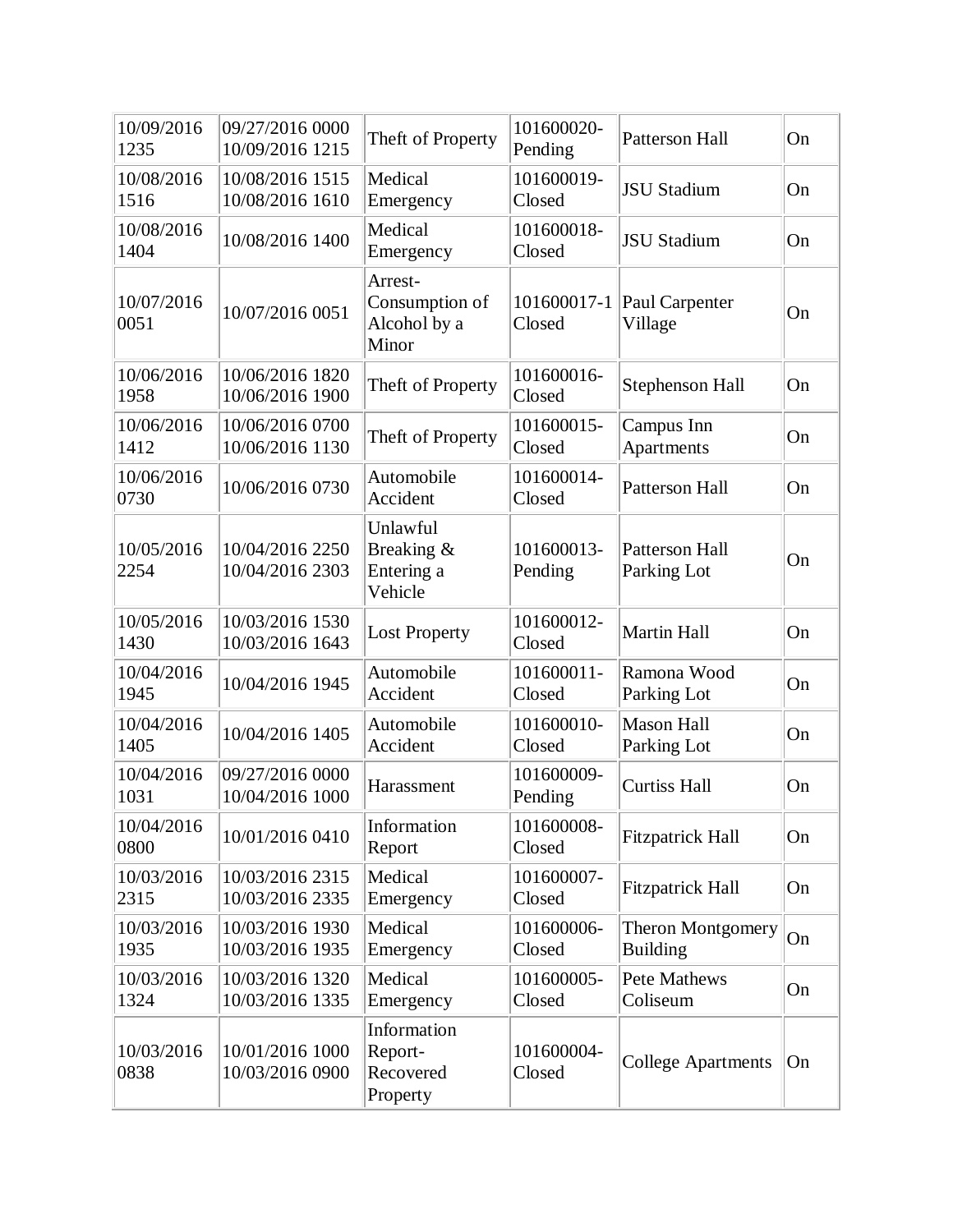| 10/03/2016<br>0523 | 10/03/2016 0500<br>10/03/2016 0624 | Unlawful<br>Breaking &<br>Entering a<br>Vehicle | 101600003-<br>Pending | Paul Carpenter<br>Village      | On  |
|--------------------|------------------------------------|-------------------------------------------------|-----------------------|--------------------------------|-----|
| 10/01/2016<br>2041 | 10/01/2016 2000<br>10/01/2016 2107 | Domestic<br>Violence                            | 101600002-<br>Closed  | <b>Jax Apartments</b>          | On  |
| 10/01/2016<br>1715 | 10/01/2016 1715                    | Medical<br>Emergency                            | 101600001-<br>Closed  | <b>JSU Stadium</b>             | On  |
| 09/30/2016<br>1939 | 09/30/2016 1630<br>09/30/2016 1730 | Theft of Property                               | 091600070-<br>Closed  | <b>Burgess Snow</b><br>Stadium | On  |
| 09/30/2016<br>1755 | 09/30/2016 1000<br>09/30/2016 1809 | Violation of<br>Student Code of<br>Conduct      | 091600069-<br>Closed  | Daugette Hall                  | On  |
| 09/30/2016<br>0817 | 09/30/2016 0745<br>09/302016 0835  | Medical<br>Emergency                            | 091600068-<br>Closed  | Dixon Hall                     | On  |
| 09/28/2016<br>0030 | 09/29/2016 0016<br>09/29/2016 0021 | Information<br>Report                           | 091600067-<br>Closed  | <b>Field House</b>             | On  |
| 09/28/2016<br>1628 | 09/28/2016 1535<br>09/28/2016 1643 | Menacing                                        | 091600066-<br>Closed  | Pelham Road North              | Off |
| 09/28/2016<br>1534 | 08/20/2016 0001<br>08/28/2016 1534 | Violation of<br>Student Code of<br>Conduct      | 091600065-<br>Closed  | Dixon Hall                     | On  |
| 09/28/2016<br>1005 | 09/28/2016 1005                    | Automobile<br>Accident                          | 091600064-<br>Closed  | <b>College Apartments</b>      | On  |
| 09/28/2016<br>0128 | 09/28/2016 0114<br>09/28/2016 0125 | Medical<br>Emergency                            | 091600063-<br>Closed  | Meehan Hall                    | On  |
| 09/26/2016<br>1323 | 09/26/2016 1205<br>09/26/2016 1210 | Information<br>Report-Property<br>Damage        | 091600062-<br>Pending | Campus Inn<br>Parking Lot      | On  |
| 09/26/2016<br>0700 | 09/21/2016 2200                    | Violation of<br>Student Code of<br>Conduct      | 091600061-<br>Closed  | Piedmont, AL                   | Off |
| 09/25/2016<br>1340 | 09/25/2016 1330<br>09/25/2016 1340 | Violation of<br>Student Code of<br>Conduct      | 091600060-<br>Closed  | Crow Hall                      | On  |
| 09/24/2016<br>1940 | 09/22/2016 2300<br>09/22/2016 0300 | Unlawful<br>Breaking &<br>Entering a<br>Vehicle | 091600059-<br>Pending | Paul Carpenter<br>Village      | On  |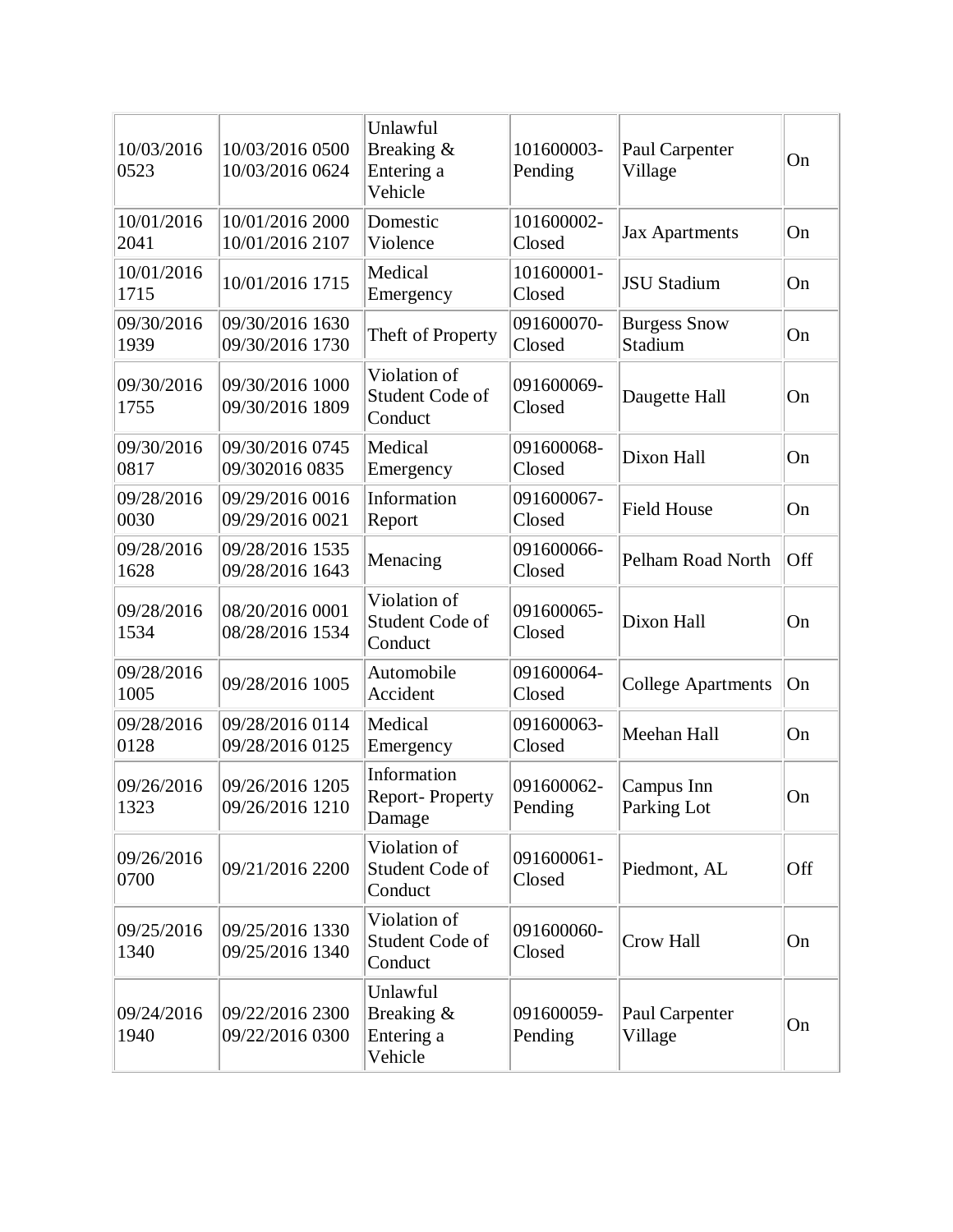| 09/23/2016<br>1445 | 09/23/2016 0130<br>09/23/2016 0330 | Burglary &<br>Criminal Mischief Pending            | 091600058-            | Paul Carpenter<br>Village                                  | On |
|--------------------|------------------------------------|----------------------------------------------------|-----------------------|------------------------------------------------------------|----|
| 09/23/2016<br>1422 | 09/23/2016 1422                    | Arrest-<br>Possession of<br>Marijuana              | 091600057-1<br>Closed | Dixon Hall                                                 | On |
| 09/23/2016<br>0452 | 09/23/2016 0445<br>09/23/2016 0506 | Medical<br>Emergency                               | 091600056-<br>Closed  | <b>Fitzpatrick Hall</b>                                    | On |
| 09/22/2016<br>1814 | 09/22/2016 1600<br>09/22/2016 1735 | Theft of Lost<br>Property                          | 091600055-<br>Closed  | Sparkman Hall                                              | On |
| 09/22/2016<br>1812 | 09/22/2016 1807<br>09/22/2016 1824 | Possession of<br>Marijuana                         | 091600054-<br>Pending | Crow Hall                                                  | On |
| 09/21/2016<br>1235 | 09/20/2016 1300<br>09/20/2016 1600 | Theft of Property                                  | 091600053-<br>Closed  | <b>Theron Montgomery</b><br><b>Building</b>                | On |
| 09/21/2016<br>0049 | 09/21/2016 0030<br>09/21/2016 0151 | Information<br>Report-<br><b>Suspicious Person</b> | 091600052-<br>Closed  | <b>Fitzpatrick Hall</b>                                    | On |
| 09/19/2016<br>1923 | 09/19/2016 1400<br>09/19/2016 1500 | Theft of Property                                  | 091600051-<br>Closed  | Stephenson Hall                                            | On |
| 09/19/2016<br>1802 | 09/19/2016 1800<br>09/19/2016 1802 | <b>Assist Other Law</b><br>Enforcement<br>Agency   | 091600050-<br>Closed  | <b>Carlisle Building</b>                                   | On |
| 09/19/2016<br>1438 | 09/19/2016 1300<br>09/19/2016 1400 | Domestic<br>Violence                               | 091600049-<br>Closed  | Ramona Wood                                                | On |
| 09/19/2016<br>1403 | 09/17/2016 2330<br>09/18/2016 1100 | Unlawful<br>Breaking &<br>Entering a<br>Vehicle    | 091600048-<br>Closed  | Meehan Hall<br>Parking Lot                                 | On |
| 09/18/2016<br>1324 | 09/17/2016 1900<br>09/18/2016 1100 | Theft of Property                                  | 091600047-<br>Closed  | <b>Jack Hopper Dining</b><br>Hall                          | On |
| 09/18/2016<br>1035 | 09/15/2016 2030<br>09/15/2016 2130 | <b>Accident Report</b>                             | 091600046-<br>Pending | <b>JSU</b> Stadium<br>Parking Lot                          | On |
| 09/18/2016<br>0513 | 09/18/2016 0513                    | Automobile<br>Accident                             | 091600045-<br>Closed  | Meehan Hall<br>Parking Lot                                 | On |
| 09/17/2016<br>0751 | 09/17/2016 0751                    | Automobile<br>Accident                             | 091600044-<br>Closed  | Ramona Wood<br>Parking Lot                                 | On |
| 09/17/2016<br>1520 | 09/17/2016 1520                    | Automobile<br>Accident                             | 091600043-<br>Closed  | <b>Theron Montgomery</b><br><b>Building</b><br>Parking Lot | On |
| 09/17/2016<br>1256 | 09/17/2016 1200<br>09/17/2016 1233 | Disorderly<br>Conduct, Inciting                    | 091600042-<br>Pending | Dillon Field                                               | On |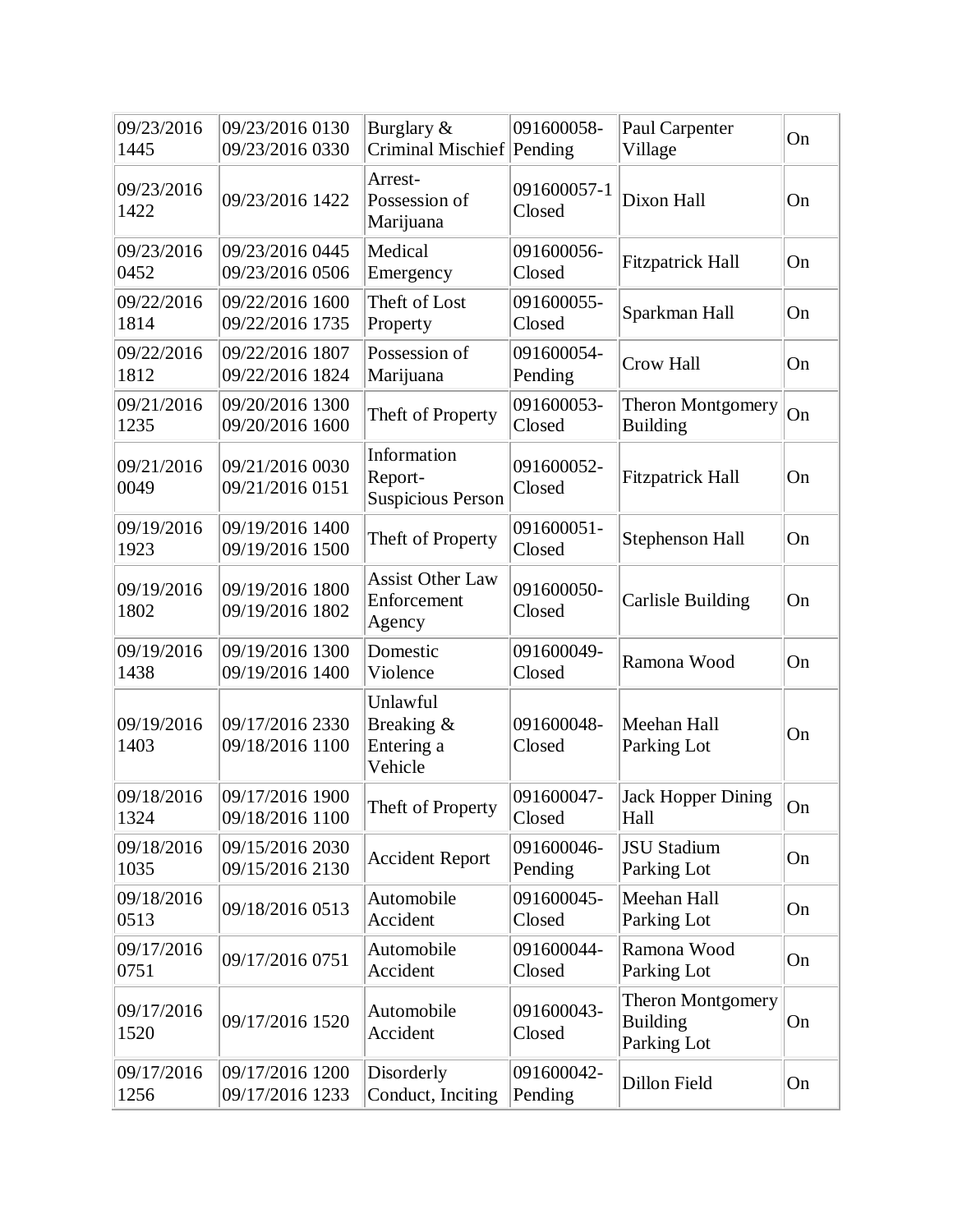|                    |                                    | a Riot, & Trespass<br>Warning                          |                       |                                                            |     |
|--------------------|------------------------------------|--------------------------------------------------------|-----------------------|------------------------------------------------------------|-----|
| 09/16/2016<br>0000 | 09/16/2016 0000<br>09/16/2016 0020 | Possession of<br>Marijuana &<br>Attempting to<br>Elude | 091600041-<br>Pending | <b>International House</b>                                 | On  |
| 09/15/2016<br>1158 | 09/14/2016 1730<br>09/14/2016 1800 | Theft of Property                                      | 091600040-<br>Pending | Stephenson Hall                                            | On  |
| 09/14/2016<br>1826 | 09/14/2016 1820<br>09/14/2016 1826 | Medical<br>Emergency                                   | 091600039-<br>Closed  | Dixon Hall                                                 | On  |
| 09/14/2016<br>1700 | 09/14/2016 1700                    | Automobile<br>Accident                                 | 091600038-<br>Closed  | <b>Ayers Hall</b>                                          | On  |
| 09/14/2016<br>1638 | 09/14/2016 1638                    | Automobile<br>Accident                                 | 091600037-<br>Closed  | <b>Student Health</b><br>Center<br>Parking Lot             | On  |
| 09/14/2016<br>1220 | 09/09/2016 1200                    | <b>Lost Property</b>                                   | 091600036-<br>Closed  | Talladega, AL                                              | Off |
| 09/14/2016<br>0916 | 09/14/2016 0120<br>09/14/2016 0130 | <b>Suspicious Person</b>                               | 091600035-<br>Closed  | <b>Theron Montgomery</b><br><b>Building</b>                | On  |
| 09/14/2016<br>0803 | 09/13/2016 2130<br>09/14/2016 0800 | <b>Criminal Mischief</b>                               | 091600034-<br>Closed  | <b>Carlisle Building</b><br>Parking Lot                    | On  |
| 09/14/2016<br>2010 | 09/13/2016 2010                    | Medical<br>Emergency                                   | 091600033-<br>Closed  | <b>JSU Stadium</b>                                         | On  |
| 09/13/2016<br>1602 | 08/23/2016 1030<br>09/13/2016 1617 | <b>Lost Property</b>                                   | 091600032-<br>Closed  | <b>Houston Cole</b><br>Library                             | On  |
| 09/13/2016<br>1011 | 09/12/2016 2000<br>09/13/2016 1000 | Unlawful<br>Breaking &<br>Entering a<br>Vehicle        | 091600031-<br>Closed  | <b>Theron Montgomery</b><br><b>Building</b><br>Parking Lot | On  |
| 09/12/2016<br>1951 | 09/12/2016 1930<br>09/12/2016 1950 | Violation of<br>Student Code of<br>Conduct             | 091600030-<br>Pending | <b>Curtiss Hall</b>                                        | On  |
| 09/12/2016<br>1046 | 09/12/2016 1040<br>09/12/2016 1100 | <b>Suspicious Person</b>                               | 091600029-<br>Closed  | Duncan<br>Maintenance                                      | On  |
| 09/12/2016<br>0202 | 09/11/2016 2030<br>09/12/2016 0200 | Duty Upon<br>Striking an<br>Unattended<br>Vehicle      | 091600028-<br>Pending | Meehan Hall<br>Parking Lot                                 | On  |
| 09/10/2016<br>2132 | 09/09/2016 1200<br>09/09/2016 1400 | Theft of Lost<br>Property                              | 091600027-<br>Pending | <b>Theron Montgomery</b><br><b>Building</b>                | On  |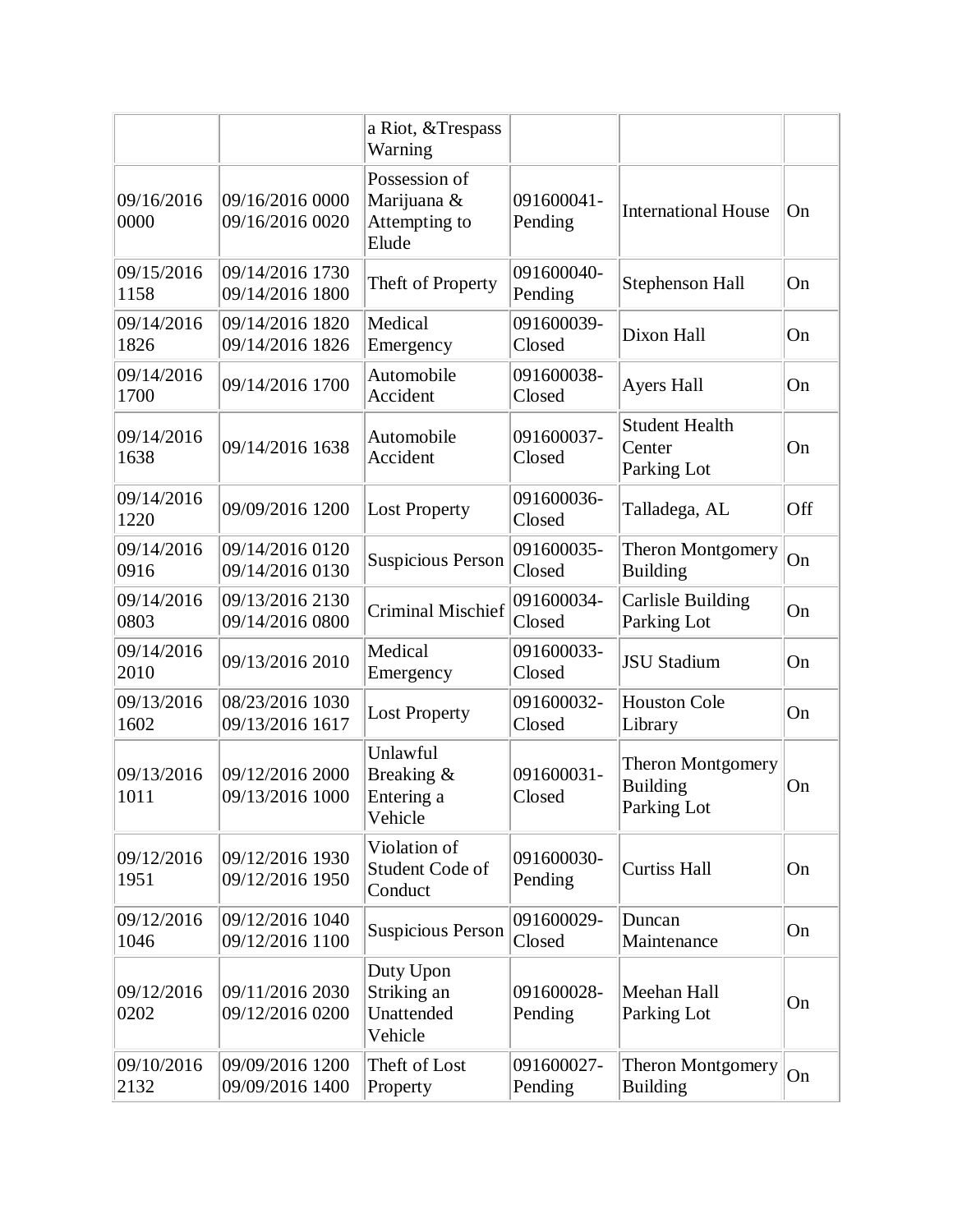| 09/04/2016<br>1637 | 09/09/2016 0000<br>09/09/2016 1630 | Duty Upon<br>Striking an<br>Unattended<br>Vehicle                                                  | 091600026-<br>Closed  | Theron Montgomery<br><b>Building</b><br>Parking Lot | On |
|--------------------|------------------------------------|----------------------------------------------------------------------------------------------------|-----------------------|-----------------------------------------------------|----|
| 09/09/2016<br>1259 | 09/08/2016 1530<br>09/08/2016 2300 | <b>Criminal Mischief</b>                                                                           | 091600025-<br>Pending | Sparkman Hall                                       | On |
| 09/09/2016<br>1247 | 09/06/2016 1200<br>09/09/2016 1630 | Theft of Property                                                                                  | 091600024-<br>Pending | Ramona Wood                                         | On |
| 09/09/2016<br>0906 | 09/09/2016 0200<br>09/09/2016 0900 | Unlawful<br>Breaking &<br>Entering a<br>Vehicle                                                    | 091600023-<br>Pending | Paul Carpenter<br>Village                           | On |
| 09/08/2016<br>1910 | 09/08/2016 1905<br>09/08/2016 1928 | Possession of<br>Marijuana, Drug<br>Paraphernalia, &<br>Violation of<br>Student Code of<br>Conduct | 091600022-<br>Closed  | Dixon Hall                                          | On |
| 09/08/2016<br>1455 | 09/07/2016 2230<br>09/08/2016 1045 | Unlawful<br>Breaking &<br>Entering a<br>Vehicle                                                    | 091600021-<br>Closed  | Meehan Hall<br>Parking Lot                          | On |
| 09/08/2016<br>1400 | 08/15/2016 1200<br>09/08/2016 1400 | Information<br>Report                                                                              | 091600020-<br>Closed  | <b>Jack Hopper Dining</b><br>Hall                   | On |
| 09/08/2016<br>1210 | 09/07/2016 2230<br>09/08/2016 1000 | Unlawful<br>Breaking &<br>Entering a<br>Vehicle                                                    | 091600019-<br>Pending | Meehan Hall<br>Parking Lot                          | On |
| 09/08/2016<br>1035 | 09/07/2016 2300<br>09/08/2016 1030 | Unlawful<br>Breaking &<br>Entering a<br>Vehicle                                                    | 091600018-<br>Closed  | Meehan Hall<br>Parking Lot                          | On |
| 09/08/2016<br>0945 | 09/08/2016 0930                    | <b>Trespass Issued</b>                                                                             | 091600017-<br>Closed  | Meehan Hall                                         | On |
| 09/07/2016<br>1508 | 09/07/2016 1335<br>09/07/2016 1515 | Duty Upon<br>Striking an<br>Unattended<br>Vehicle                                                  | 091600016-<br>Closed  | <b>Stone Center</b><br>Parking Lot                  | On |
| 09/06/2016<br>1851 | 09/05/2016 2100<br>09/06/2016 1905 | Unlawful<br>Breaking &<br>Entering a<br>Vehicle                                                    | 091600015-<br>Closed  | Campus Inn<br>Apartments<br>Parking Lot             | On |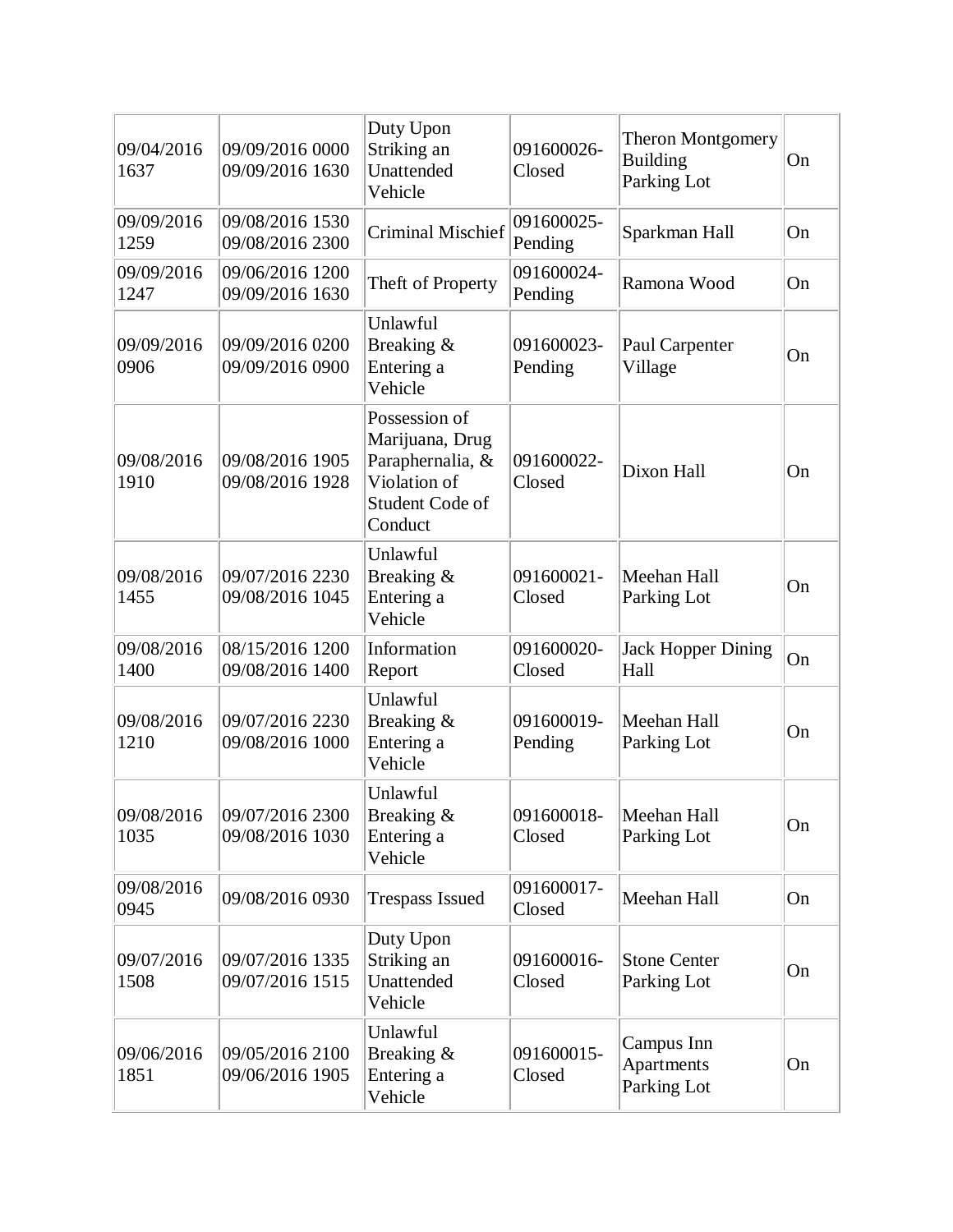| 09/06/2016<br>1300 | 08/31/2016 1309                    | Information<br>Report                             | 091600014-<br>Pending | Salls Hall                                     | On  |
|--------------------|------------------------------------|---------------------------------------------------|-----------------------|------------------------------------------------|-----|
| 09/06/2016<br>1110 | 08/01/2016 0000<br>09/06/2016 1110 | <b>Criminal Mischief</b>                          | 091600013-<br>Closed  | Eastwood School                                | On  |
| 09/06/2016<br>0750 | 09/05/2016 2000<br>09/06/2016 0755 | Information<br>Report-Found<br>Property           | 091600012-<br>Closed  | Campus Inn<br>Apartments<br>Parking Lot        | On  |
| 09/05/2016<br>1631 | 09/02/2016 1500<br>09/05/2016 1630 | <b>Criminal Mischief</b>                          | 091600011-<br>Pending | <b>Pete Mathews</b><br>Coliseum<br>Parking Lot | On  |
| 09/04/2016<br>1026 | 09/03/2016 2300<br>09/04/2016 1032 | <b>Criminal Mischief</b>                          | 091600010-<br>Pending | <b>Curtiss Hall</b><br>Parking Lot             | On  |
| 09/04/2016<br>0610 | 09/04/2016 0610<br>09/04/2016 0630 | Medical<br>Emergency                              | 091600009-<br>Closed  | <b>Brewer Hall</b><br>Parking Lot              | On  |
| 09/02/2016<br>1223 | 09/02/2016 1100<br>09/02/2016 1215 | Duty Upon<br>Striking an<br>Unattended<br>Vehicle | 091600008-<br>Closed  | <b>Stone Center</b><br>Parking Lot             | On  |
| 09/02/2016<br>0954 | 09/02/2016 0844<br>09/02/2016 0954 | Duty Upon<br>Striking an<br>Unattended<br>Vehicle | 091600007-<br>Pending | <b>Stone Center</b><br>Parking Lot             | On  |
| 09/02/2016<br>0926 | 08/26/2016 1500<br>08/26/2016 1530 | Information<br><b>Report-Damaged</b><br>Property  | 091600006-<br>Closed  | <b>Visitor Center</b><br>Parking Lot           | On  |
| 09/02/2016<br>0056 | 09/02/2016 0030<br>09/02/2016 0120 | Medical<br>Emergency                              | 091600005-<br>Closed  | <b>Fitzpatrick Hall</b>                        | On  |
| 09/02/2016<br>0105 | 09/02/2016 0100<br>09/02/2016 0124 | Medical<br>Emergency                              | 091600004-<br>Closed  | Paul Carpenter<br>Village                      | On  |
| 09/01/2016<br>1920 | 09/01/2016 1915<br>09/01/2016 1932 | Medical<br>Emergency                              | 091600003-<br>Closed  | Meehan Hall                                    | On  |
| 09/01/2016<br>1500 | 09/01/2016 1500                    | Automobile<br>Accident                            | 091600002-<br>Closed  | <b>Curtiss Hall</b>                            | On  |
| 09/01/2016<br>1015 | 09/01/2016 0400<br>09/01/2016 1015 | <b>Assist Other Law</b><br>Enforcement            | 091600001-<br>Closed  | <b>Mountain Street</b>                         | Off |
| 08/31/2016<br>1802 | 08/31/2016 1800<br>08/31/2016 1822 | Information<br>Report                             | 081600034-<br>Closed  | Daugette Hall                                  | On  |
| 08/31/2016<br>1149 | 08/31/2016 1045<br>08/31/2016 1130 | Medical<br>Emergency                              | 081600033-<br>Pending | McGee Hall                                     | On  |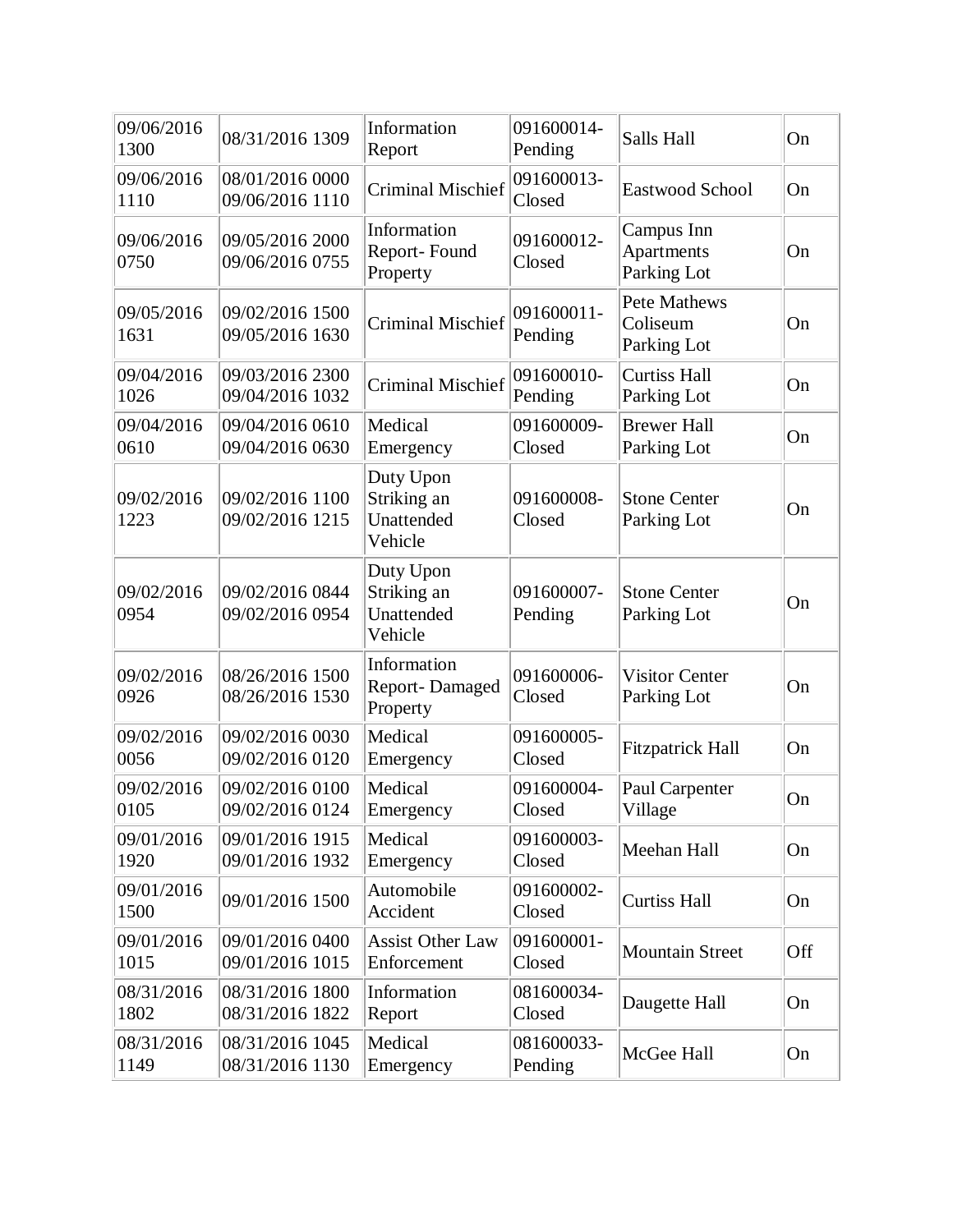| 08/30/2016<br>1445 | 08/30/2016 1430<br>08/30/2016 1445 | Medical<br>Emergency                                             | 081600032-<br>Closed  | <b>Stone Center</b>                     | On        |
|--------------------|------------------------------------|------------------------------------------------------------------|-----------------------|-----------------------------------------|-----------|
| 08/30/2016<br>1429 | 08/30/2016 1425<br>08/30/2016 1459 | Domestic<br>Violence                                             | 081600031-<br>Closed  | <b>Curtiss Hall</b>                     | On        |
| 08/30/2016<br>1204 | 08/30/2016 1100<br>08/30/2016 1211 | <b>Suspicious Person</b>                                         | 081600030-<br>Closed  | Quad                                    | On        |
| 08/29/2016<br>1755 | 08/29/2016 1745<br>08/29/2016 1808 | Automobile<br>Accident                                           | 081600029-<br>Closed  | <b>Carlisle Building</b><br>Parking Lot | On        |
| 08/26/2016<br>1754 | 08/29/2016 1745<br>08/29/2016 1808 | Medical<br>Emergency                                             | 081600028-<br>Closed  | <b>Pete Mathews</b><br>Coliseum         | On        |
| 08/29/2016<br>1445 | 08/29/2016 1445                    | Automobile<br>Accident                                           | 081600027-<br>Closed  | <b>Bibb Graves</b><br>Parking Lot       | On        |
| 08/28/2016<br>2052 | 08/28/2016 1330<br>08/28/2016 1830 | <b>Criminal Mischief</b>                                         | 081600026-<br>Closed  | Meehan Hall<br>Parking Lot              | On        |
| 08/28/2016<br>1956 | 08/28/2016 1950<br>08/28/2016 1956 | Medical<br>Emergency                                             | 081600025-<br>Closed  | Merrill Hall                            | On        |
| 08/28/2016<br>1710 | 08/28/2016 1330<br>08/28/2016 1405 | Medical<br>Emergency                                             | 081600024-<br>Closed  | Salls Hall                              | On        |
| 08/28/2016<br>1340 | 08/28/2016 1330<br>08/28/2016 1405 | Medical<br>Emergency                                             | 081600023-<br>Closed  | <b>Jack Hopper Dining</b><br>Hall       | On        |
| 08/28/2016<br>1031 | 08/28/2016 0200<br>08/28/2016 1030 | Theft of Property                                                | 081600022-<br>Closed  | Sparkman Hall                           | On        |
| 08/27/2016<br>1134 | 08/27/2016 1130<br>08/27/2016 1200 | Information<br>Report-Disabled<br>Motorist                       | 081600021-<br>Closed  | Pelham Road North                       | Off       |
| 08/26/2016<br>0045 | 08/26/2016 0040<br>08/26/2016 0056 | Medical<br>Emergency                                             | 081600020-<br>Closed  | Meehan Hall                             | On        |
| 08/25/2016<br>1106 | 08/24/2016 2230<br>08/25/2016 1030 | Unlawful<br>Breaking &<br>Entering a<br>Vehicle                  | 081600019-<br>Pending | Meehan Hall<br>Parking Lot              | <b>On</b> |
| 08/24/2016<br>2121 | 08/24/2016 2121                    | Automobile<br>Accident                                           | 081600018-<br>Closed  | <b>Jax Apartments</b><br>Parking Lot    | On        |
| 08/24/2016<br>1206 | 08/24/2016 1200<br>08/24/2016 1235 | Medical<br>Emergency                                             | 081600017-<br>Closed  | <b>Houston Cole</b><br>Library          | On        |
| 08/23/2016<br>0004 | 08/23/2016 0004                    | Arrest-<br>Possession of<br>Marijuana &<br>Drug<br>Paraphernalia | 081600016-1<br>Closed | <b>Crow Hall</b>                        | On        |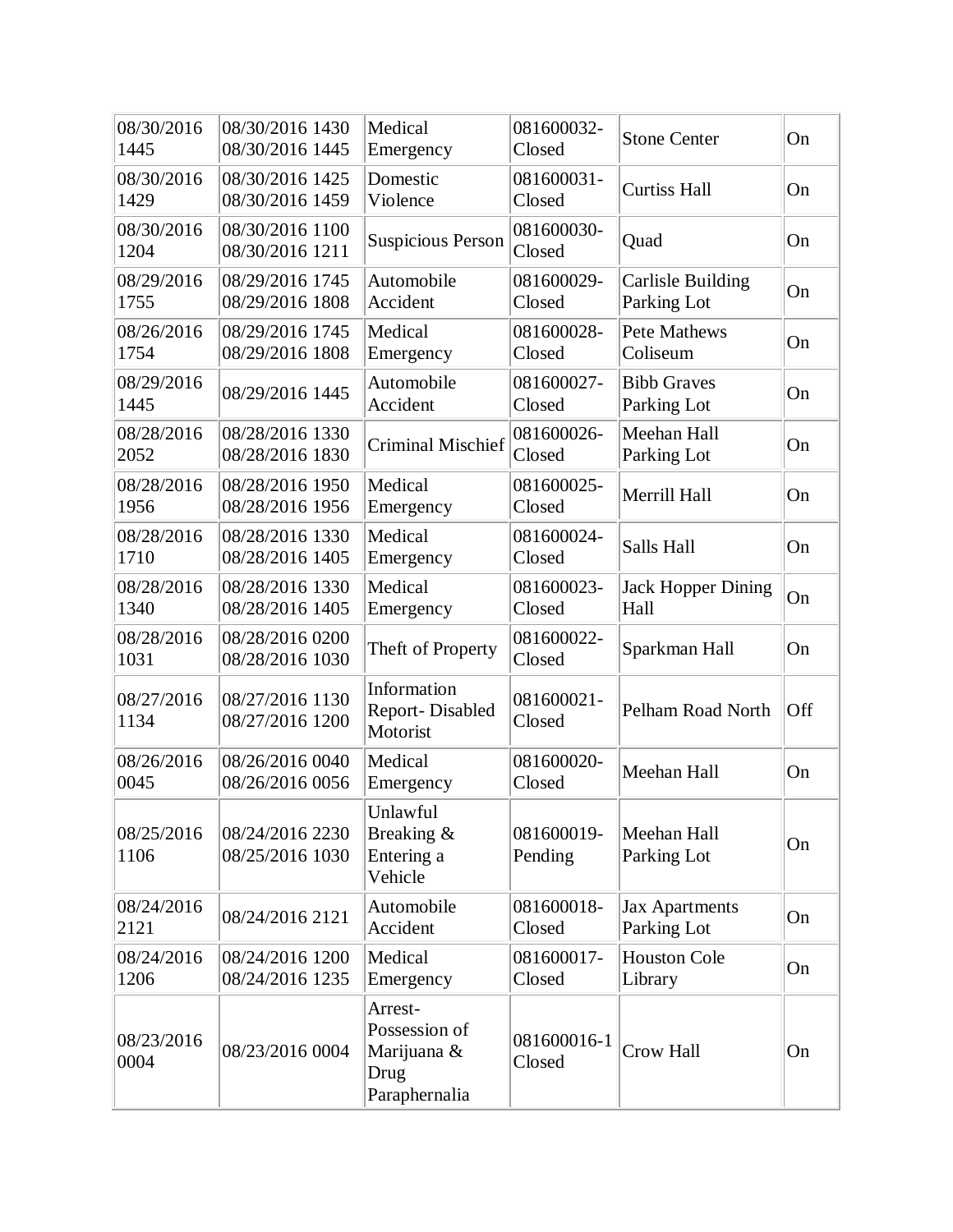| 08/22/2016<br>1553 | 07/14/2016 0000<br>08/22/2016 1553 | Theft of Property                                | 081600015-<br>Pending  | <b>Stone Center</b>                            | On  |
|--------------------|------------------------------------|--------------------------------------------------|------------------------|------------------------------------------------|-----|
| 08/22/2016<br>1321 | 08/22/2016 0930                    | Information<br>Report                            | 081600014-<br>Pending  | <b>Brewer Hall</b>                             | On  |
| 08/22/2016<br>1045 | 08/19/2016 0000<br>08/20/2016 0000 | <b>Criminal Mischief</b>                         | 081600013-<br>Pending  | Campus Inn<br>Apartments                       | On  |
| 08/22/2016<br>0243 | 08/22/2016 0240<br>08/22/2016 0323 | Medical<br>Emergency                             | 081600012-<br>Closed   | <b>Fitzpatrick Hall</b>                        | On  |
| 08/20/2016<br>2300 | 08/20/2016 2300                    | Automobile<br>Accident                           | 081600011-<br>Closed   | <b>University Circle</b>                       | On  |
| 08/20/2016<br>1125 | 08/20/2016 1125                    | Automobile<br>Accident                           | 081600010-<br>Closed   | Logan Hall<br>Parking Lot                      | On  |
| 08/19/2016<br>1600 | 08/19/2016 1050                    | Automobile<br>Accident                           | 081600009-<br>Closed   | Logan Hall<br>Parking Lot                      | On  |
| 08/19/2016<br>0656 | 08/19/2016 0640<br>08/19/2016 0710 | Abandoned<br>Vehicle                             | 081600008-<br>Pending  | Paul Carpenter<br>Village                      | On  |
| 08/17/2016<br>0515 | 08/11/2016 0200<br>08/11/2016 0300 | Harassment                                       | 081600007-1<br>Closed  | <b>Pete Mathews</b><br>Coliseum<br>Parking Lot | On  |
| 08/08/2016<br>0605 | 08/08/2016 0515                    | <b>Assist Other Law</b><br>Enforcement<br>Agency | 081600006-<br>Closed   | Spring Avenue                                  | Off |
| 08/07/2016<br>0150 | 08/07/2016 0145<br>08/07/2016 0219 | Menacing                                         | 081600005-<br>Closed   | Paul Carpenter<br>Village                      | On  |
| 08/05/2016<br>1412 | 08/05/2016 1412                    | Automobile<br>Accident                           | 081600004-<br>Closed   | Martin Hall<br>Parking Lot                     | On  |
| 08/05/2016<br>1229 | 08/05/2016 1215<br>08/05/2016 1245 | Violation of<br>Student Code of<br>Conduct       | 081600003-<br>Closed   | Crow Hall                                      | On  |
| 08/02/2016<br>1514 | 07/28/2016 0800<br>08/02/2016 1514 | Information<br>Report-                           | 081600002-<br>Inactive | <b>Visitor Center</b><br>Parking Lot           | On  |
| 08/01/2016<br>1345 | 08/01/2016 0945                    | Information<br>Report-<br>Suspicious E-mail      | 081600001-<br>Closed   | <b>Stone Center</b>                            | On  |
| 07/28/2016<br>1649 | 07/28/2016 1633<br>07/28/2016 1713 | Fire Alarm                                       | 071600010-<br>Closed   | <b>Theron Montgomery</b><br><b>Building</b>    | On  |
| 07/27/2016<br>0930 | 07/12/2016 1657<br>07/13/2016 1240 | Unlawful<br>Breaking &<br>Entering a<br>Vehicle  | 071600009-<br>Pending  | <b>Jax Apartments</b><br>Parking Lot           | On  |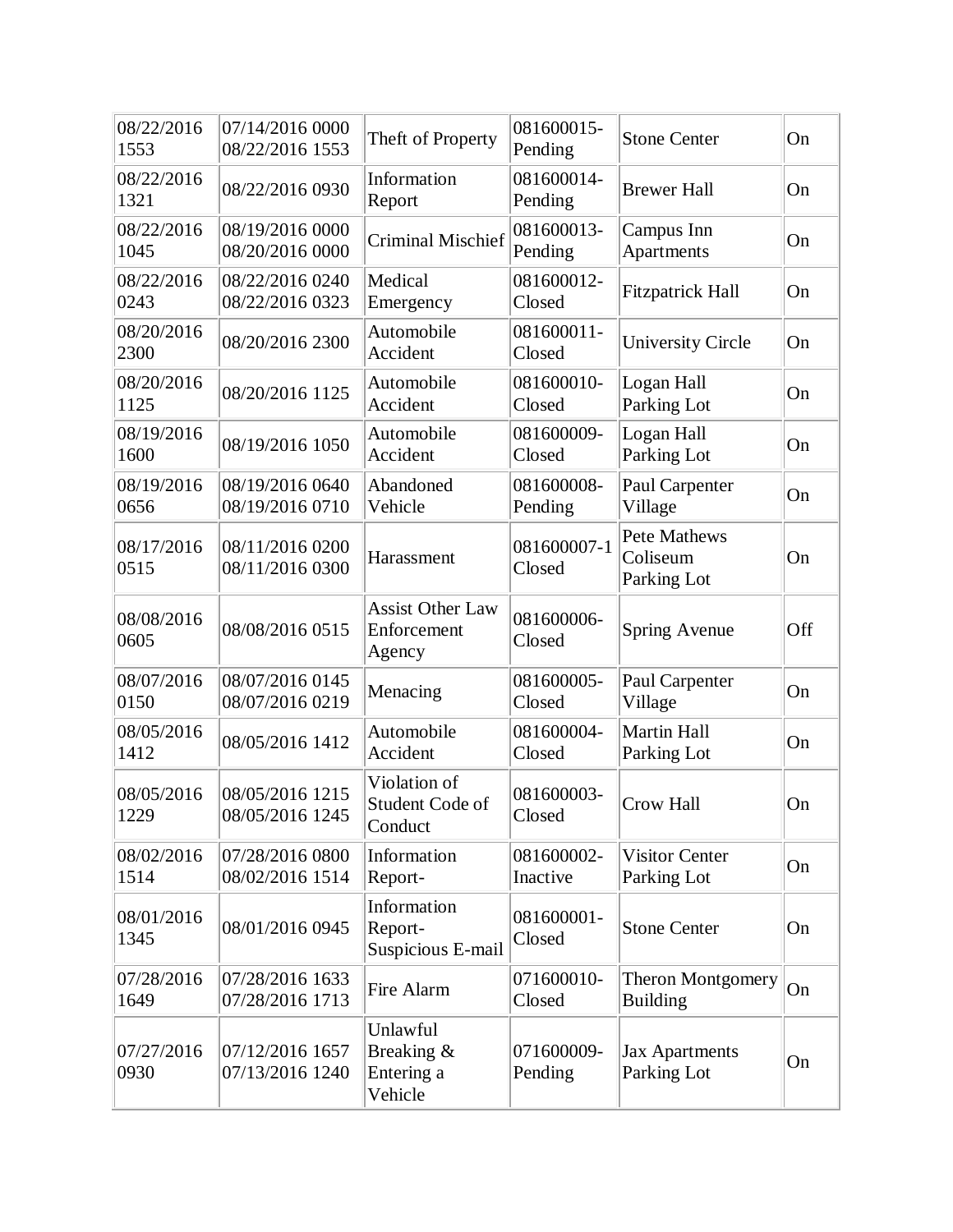| 07/26/2016<br>1738 | 07/26/2016 1300<br>07/26/2016 1530 | Threat<br>Assessment                                             | 071600008-<br>Pending | <b>Bibb Graves</b>                | On  |
|--------------------|------------------------------------|------------------------------------------------------------------|-----------------------|-----------------------------------|-----|
| 07/26/2016<br>0900 | 07/25/2016 1000<br>07/26/2016 1100 | <b>Assist Other Law</b><br>Enforcement<br>Agency                 | 071600007-<br>Closed  | Salls Hall                        | On  |
| 07/25/2016<br>1828 | 06/15/2016 1200<br>07/05/2016 1500 | Theft of Property                                                | 071600006-<br>Closed  | Meehan Hall                       | On  |
| 07/22/2016<br>2004 | 07/22/2016 1130<br>07/22/2016 2000 | <b>Lost Property</b>                                             | 071600005-<br>Closed  | <b>JSU</b> Campus                 | On  |
| 07/20/2016<br>2112 | 07/20/2016 2110<br>07/20/2016 2112 | Medical<br>Emergency                                             | 071600004-<br>Closed  | Highway 204                       | Off |
| 07/14/2016<br>1432 | 07/14/2016 1425<br>07/14/2016 1439 | Medical<br>Emergency                                             | 071600003-<br>Closed  | Dillon Field                      | On  |
| 07/13/2016<br>1905 | 07/13/2016 1900<br>07/13/2016 1920 | Medical<br>Emergency                                             | 071600002-<br>Closed  | <b>Building Services</b>          | On  |
| 07/05/2016<br>1010 | 06/27/2016 1750                    | <b>Criminal Trespass</b>                                         | 071600001-<br>Closed  | Meehan Hall<br>Parking Lot        | On  |
| 06/29/2016<br>0754 | 06/29/2016 0750<br>06/29/2016 0800 | Domestic Dispute                                                 | 061600016-<br>Closed  | <b>Jax Apartments</b>             | On  |
| 06/28/2016<br>2058 | 06/28/2016 2058<br>06/28/2016 2106 | Information<br>Report                                            | 061600015-<br>Pending | Facebook                          | Off |
| 06/28/2016<br>1055 | 06/28/2016 1055                    | Automobile<br>Accident                                           | 061600014-<br>Closed  | <b>University Circle</b>          | On  |
| 06/24/2016<br>1113 | 06/01/2016 0935                    | Threat<br>Assessment                                             | 061600013-<br>Closed  | <b>JSU</b>                        | On  |
| 06/22/2016<br>2051 | 06/22/2016 2030<br>06/22/2016 2035 | Medical<br>Emergency                                             | 061600012-<br>Closed  | <b>Jack Hopper Dining</b><br>Hall | On  |
| 06/22/2016<br>1824 | 06/16/2016 0915                    | Violation of<br>Student Code of<br>Conduct                       | 061600011-<br>Closed  | <b>Gamecock Village</b>           | Off |
| 06/18/2016<br>1810 | 06/18/2016 1800<br>06/18/2016 1809 | Medical<br>Emergency                                             | 061600010-<br>Closed  | Paul Carpenter<br>Village         | On  |
| 06/17/2016<br>1739 | 06/17/2016 1735<br>06/17/2016 2058 | Violation of the<br>Student Code of<br>Conduct                   | 061600009-<br>Closed  | Meehan Hall                       | On  |
| 06/17/2016<br>1613 | 06/17/2016 1600<br>06/17/2016 1815 | Information<br>Report-<br>Emotionally<br><b>Disturbed Person</b> | 061600008-<br>Closed  | Salls Hall                        | On  |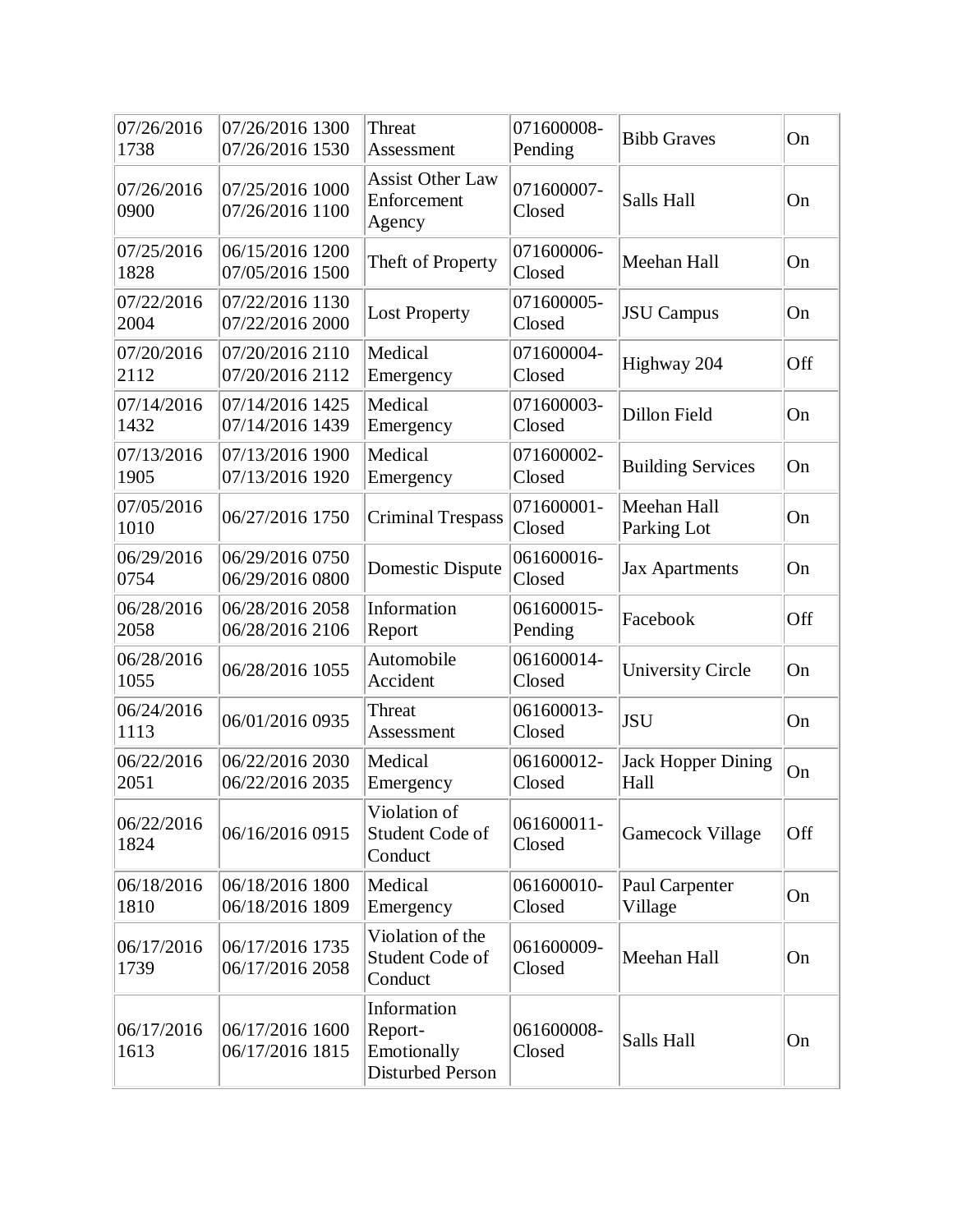| 06/17/2016<br>0530 | 06/17/2016 0202                    | Violation of<br>Student Code of<br>Conduct         | 061600007-<br>Closed  | Pelham Road North                 | Off |
|--------------------|------------------------------------|----------------------------------------------------|-----------------------|-----------------------------------|-----|
| 06/16/2016<br>1553 | 06/16/2016 1545<br>06/16/2016 1613 | Medical<br>Emergency                               | 061600006-<br>Closed  | McGee Hall                        | On  |
| 06/16/2016<br>2312 | 06/15/2016 2310<br>06/16/2016 0007 | Information<br>Report-<br><b>Suspicious Person</b> | 061600005-<br>Closed  | <b>Ayers Hall</b>                 | On  |
| 06/14/2016<br>1546 | 06/13/2016 1800<br>06/13/2016 2230 | <b>Criminal Mischief</b>                           | 061600004-<br>Pending | Meehan Hall<br>Parking Lot        | On  |
| 06/11/2016<br>1546 | 06/11/2016 1200<br>06/11/2016 1705 | Information<br>Report                              | 061600003-<br>Closed  | <b>JSU Stadium</b>                | On  |
| 06/09/2016<br>1454 | 06/07/2016 0657<br>06/07/2016 0700 | Violation of<br>Student Code of<br>Conduct         | 061600002-<br>Closed  | <b>Mountain Street</b>            | Off |
| 06/05/2016<br>1418 | 06/03/2016 1630<br>06/05/2016 1415 | <b>Burglary</b>                                    | 061600001-<br>Closed  | Daugette Hall                     | On  |
| 05/31/2016<br>0102 | 05/31/2016 0045<br>05/31/2016 0102 | Disorderly<br>Conduct                              | 051600014-<br>Closed  | Paul Carpenter<br>Village         | On  |
| 05/28/2016<br>1304 | 05/28/2016 1300<br>05/28/2016 1340 | Information<br>Report-Reported<br>Smoke            | 051600013-<br>Closed  | <b>Houston Cole</b><br>Library    | On  |
| 05/26/2016<br>1124 | 05/26/2016 1124                    | Automobile<br>Accident                             | 051600012-<br>Closed  | <b>Beck Circle</b>                | On  |
| 05/25/2016<br>1409 | 05/16/2016 1200<br>05/25/2016 1405 | <b>Burglary</b>                                    | 051600011-<br>Closed  | Paul Carpenter<br>Village         | On  |
| 05/25/2016<br>0837 | 01/01/2016 0001<br>05/25/2016 1345 | Harassment                                         | 051600010-<br>Closed  | <b>Bibb Graves</b>                | On  |
| 05/24/2016<br>1237 | 05/21/2016 1200<br>05/22/2016 1302 | Theft of Property                                  | 051600009-<br>Closed  | Paul Carpenter<br>Village         | On  |
| 05/16/2016<br>0939 | 05/16/2016 0820<br>05/16/2016 0830 | <b>Suspicious Person</b>                           | 051600008-<br>Closed  | Meehan Hall<br>Parking Lot        | On  |
| 05/13/2016<br>2122 | 05/13/2016 2120<br>05/13/2016 2122 | Disorderly<br>Conduct                              | 051600007-<br>Closed  | <b>JSU</b> Stadium                | On  |
| 05/12/2016<br>1203 | 05/12/2016 1200<br>05/12/2016 1230 | Disorderly<br>Conduct                              | 051600006-<br>Pending | <b>Jack Hopper Dining</b><br>Hall | On  |
| 05/11/2016<br>1208 | 05/11/2016 0900<br>05/11/2016 1253 | Domestic<br>Violence                               | 051600005-<br>Closed  | MeGee Hall                        | On  |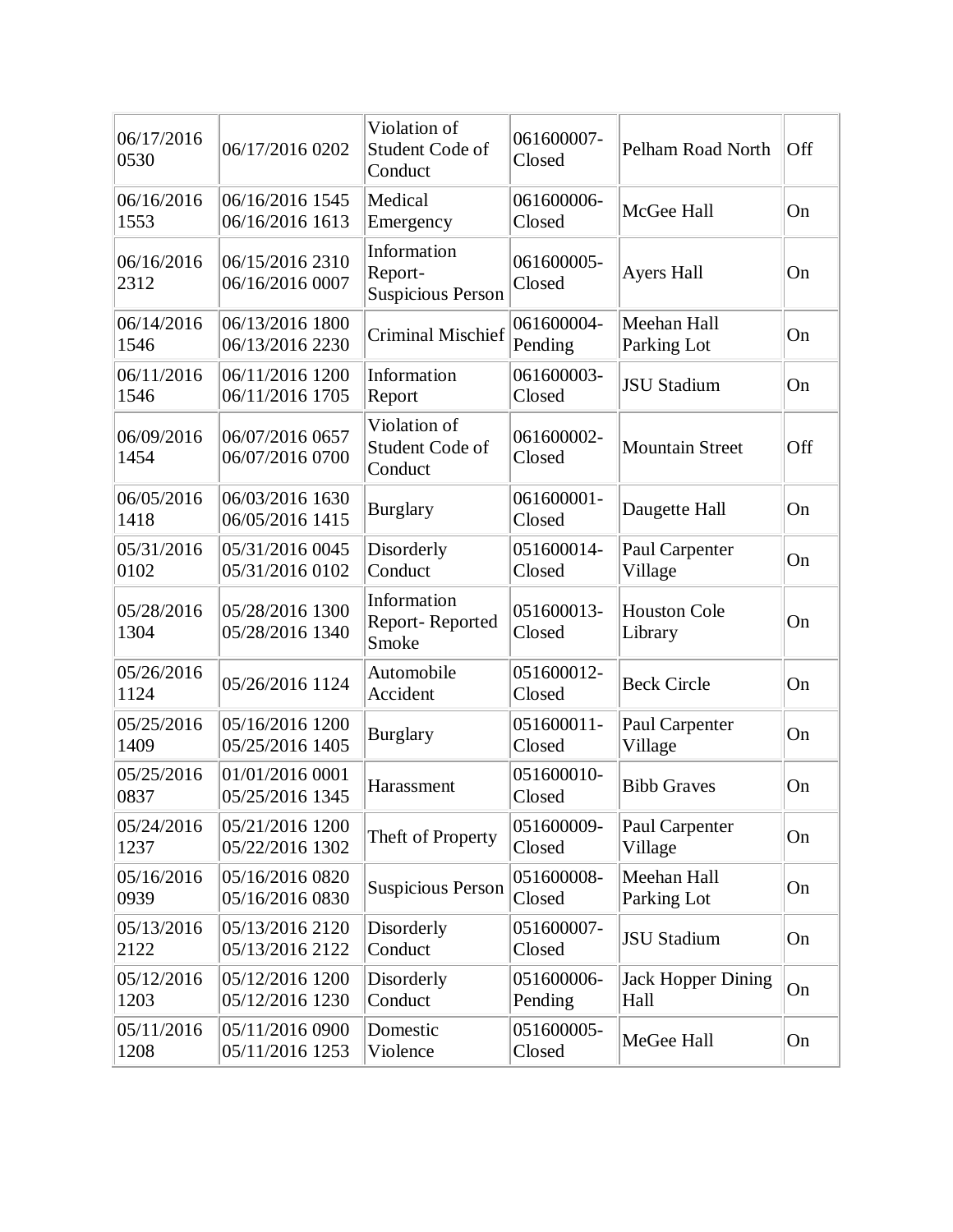| 05/09/2016<br>1015 | 05/09/2015 1015                    | <b>Assist Other Law</b><br>Enforcement<br>Agency                                          | 051600004-<br>Closed  | Salls Hall                              | On  |
|--------------------|------------------------------------|-------------------------------------------------------------------------------------------|-----------------------|-----------------------------------------|-----|
| 05/03/2016<br>1230 | 05/03/2016 1230                    | <b>Assist Other Law</b><br>Enforcement<br>Agency                                          | 051600003-<br>Pending | Salls Hall                              | On  |
| 05/03/2016<br>1000 | 05/03/2016 1000                    | <b>Assist Other Law</b><br>Enforcement<br>Agency                                          | 051600002-<br>Closed  | Salls Hall                              | On  |
| 05/01/216<br>1506  | 05/01/2016 1415<br>05/01/2016 1452 | Domestic Dispute                                                                          | 051600001-<br>Closed  | Merrill Hall<br>Parking Lot             | On  |
| 04/29/2016<br>1057 | 04/29/2016 1057<br>04/29/2016 1103 | Medical<br>Emergency                                                                      | 041600037-<br>Closed  | Pete Mathews<br>Coliseum                | On  |
| 04/29/2016<br>1247 | 04/29/2016 1210<br>04/29/2016 1220 | Duty Upon<br>Striking an<br>Unattended<br>Vehicle                                         | 041600036-<br>Closed  | Pete Mathews<br>Coliseum<br>Parking Lot | On  |
| 04/26/2016<br>1134 | 04/28/2016 1900<br>04/29/2016 1030 | Information<br>Report                                                                     | 041600035-<br>Closed  | <b>Colonial Arms</b><br>Apartments      | On  |
| 04/29/2016<br>0936 | 04/29/2016 0936                    | Automobile<br>Accident                                                                    | 041600034-<br>Closed  | Pete Mathews<br>Coliseum<br>Parking Lot | On  |
| 04/24/2016<br>0343 | 04/24/2016 0335<br>04/24/2016 0340 | Domestic<br>Violence & Theft<br>of Property                                               | 041600033-<br>Closed  | <b>Jax Apartments</b>                   | On  |
| 04/23/2016<br>1110 | 04/23/2016 1100<br>04/23/2016 1145 | Disorderly<br>Conduct                                                                     | 041600032-<br>Closed  | <b>JSU Track</b>                        | On  |
| 04/22/2016<br>0138 | 04/22/2016 0138                    | <b>Arrest-Driving</b><br>Under the<br>Influence &<br>Minor is<br>Possession of<br>Alcohol | 041600031-1<br>Closed | Park Avenue                             | Off |
| 04/21/2016<br>1959 | 04/21/2016 1900<br>04/21/2016 1930 | Harassment                                                                                | 041600030-<br>Closed  | Pete Mathews<br>Coliseum                | On  |
| 04/19/2016<br>0915 | 04/19/2016 0805<br>04/19/2016 0820 | Information<br>Report                                                                     | 041600029-<br>Closed  | <b>Ayers Hall</b>                       | On  |
| 04/16/2016<br>1825 | 04/11/2016 2100<br>04/16/2016 1825 | Duty Upon<br>Striking an<br>Unattended<br>Vehicle                                         | 041600028-<br>Closed  | <b>Curtiss Hall</b>                     | On  |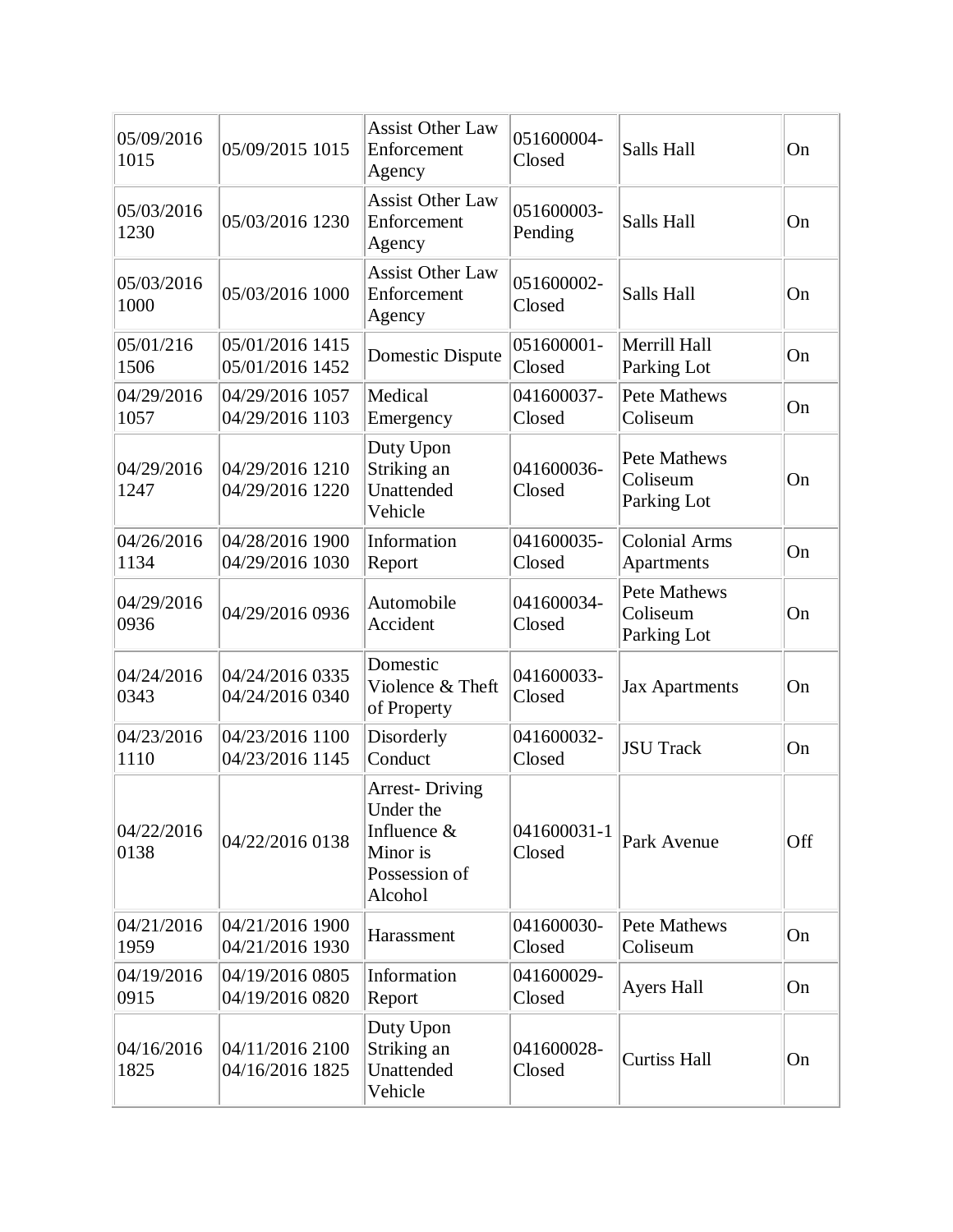| 04/15/2016<br>1442 | 04/14/2016 2200<br>04/15/2016 1442 | Theft of Property                                                       | 041600027-<br>Pending     | <b>Mason Hall</b>                                                      | On  |
|--------------------|------------------------------------|-------------------------------------------------------------------------|---------------------------|------------------------------------------------------------------------|-----|
| 04/15/2016<br>1355 | 04/15/2016 1130<br>04/15/2016 1330 | Fire                                                                    | 041600026-<br>Closed      | Pannell Hall                                                           | On  |
| 04/15/2016<br>0430 | 04/14/2016 1645                    | Threat<br>Assessment                                                    | 041600025-<br>Pending     | The Reserve<br>Apartments                                              | Off |
| 04/14/2016<br>2337 | 04/14/2016 2337                    | Arrest-<br>Consumption of<br>Alcohol by a<br>Minor & Public<br>Lewdness | $041600024 - 1$<br>Closed | Paul Carpenter<br>Village                                              | On  |
| 04/14/2016<br>2248 | 04/14/2016 2248                    | Arrest-<br>Consumption of<br>Alcohol by a<br>Minor                      | Closed                    | 041600023-1 Paul Carpenter<br>Village                                  | On  |
| 04/14/2016<br>2248 | 04/14/2016 2248                    | Arrest-<br>Consumption of<br>Alcohol by a<br>Minor                      | Closed                    | 041600023-2 Paul Carpenter<br>Village                                  | On  |
| 04/15/2016<br>1336 | 04/14/2016 1330<br>04/14/2016 1400 | Medical<br>Emergency                                                    | 041600022-<br>Closed      | <b>Bibb Graves</b>                                                     | On  |
| 04/14/2016<br>1104 | 04/13/2016 1730<br>04/14/2016 1120 | Information<br>Report                                                   | 041600021-<br>Closed      | <b>JSU</b>                                                             | On  |
| 04/14/2016<br>0800 | 04/14/2016 0128                    | Violation of<br>Student Code of<br>Conduct                              | 041600020-<br>Closed      | The Reserve<br>Apartments                                              | Off |
| 04/13/2016<br>1840 | 04/13/2016 1840                    | Automobile<br>Accident                                                  | 041600019-<br>Closed      | <b>Pete Mathews</b><br>Coliseum                                        | On  |
| 04/12/2016<br>1808 | 04/12/2016 1743<br>04/12/2016 1745 | <b>Accident Report</b>                                                  | 041600018-<br>Closed      | <b>Street Avenue</b>                                                   | On  |
| 04/08/2017<br>2047 | 04/08/2016 1100<br>04/08/2016 1745 | <b>Criminal Mischief</b>                                                | 041600017-<br>Closed      | Possibly in<br><b>Fitzpatrick Hall</b><br>Parking Lot or off<br>campus | Unk |
| 04/08/2016<br>1026 | 04/08/2016 1026<br>04/08/2016 1049 | Medical<br>Emergency                                                    | 041600016-<br>Closed      | <b>Pete Mathews</b><br>Coliseum                                        | On  |
| 04/08/2016<br>0929 | 04/08/2016 0929                    | Automobile<br>Accident                                                  | 041600015-<br>Closed      | <b>Theron Montgomery</b><br><b>Building Parking</b><br>Lot             | On  |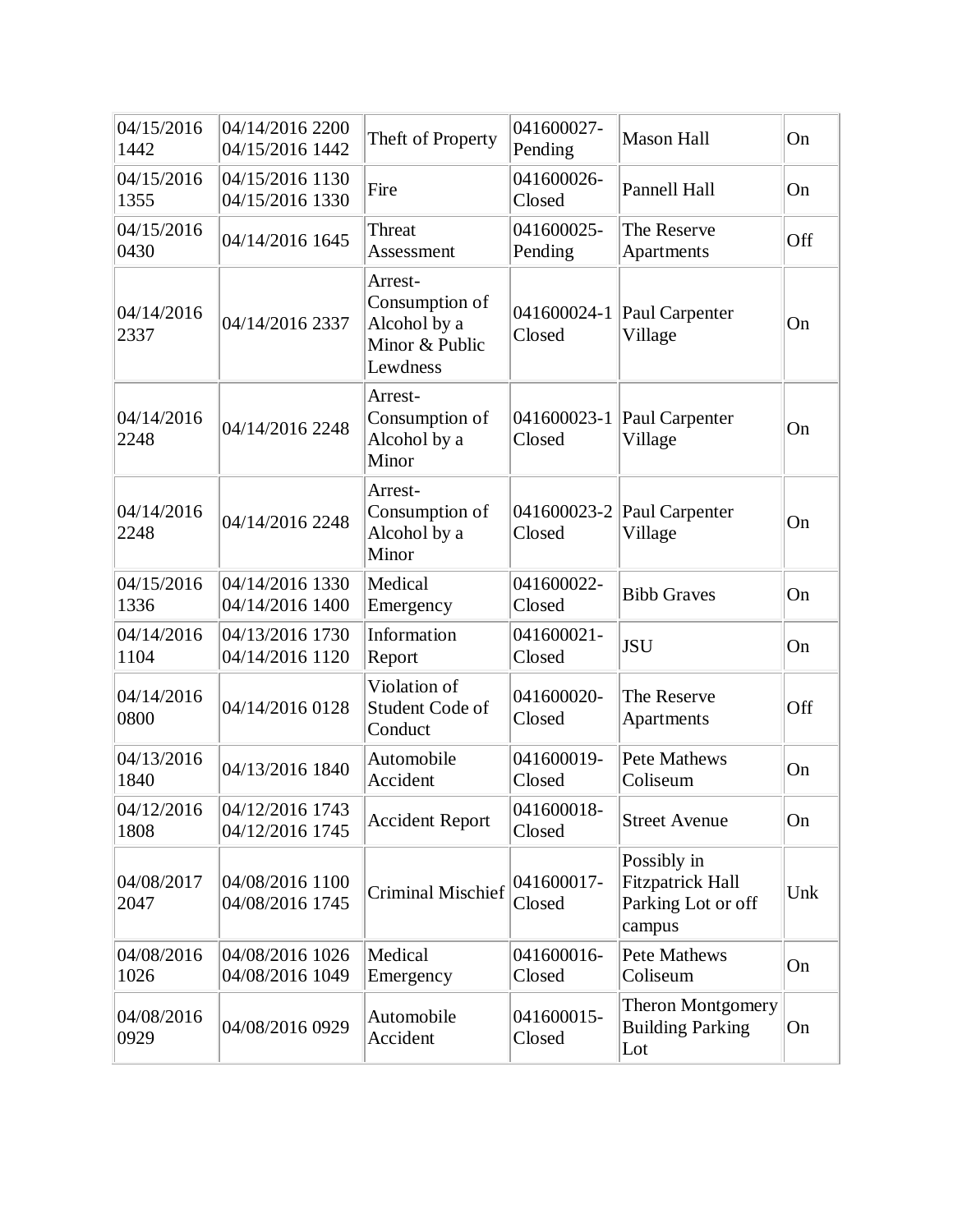| 04/07/2016<br>1638 | 03/21/2016 1800<br>03/31/2016 1900 | Violation of<br>Student Code of<br>Conduct                         | 041600014-<br>Closed  | Merrill Hall                          | On  |
|--------------------|------------------------------------|--------------------------------------------------------------------|-----------------------|---------------------------------------|-----|
| 04/07/2016<br>0758 | 04/07/2016 0758                    | Reckless<br>Endangerment                                           | 041600013-<br>Pending | Highway 21 North                      | Off |
| 04/06/2016<br>1303 | 04/06/2016 1215<br>04/06/2016 1245 | Harassment                                                         | 041600012-<br>Closed  | <b>Gamecock Express</b>               | On  |
| 04/07/2016<br>1049 | 03/21/2016 0000<br>03/23/2016 0000 | <b>Burglary</b>                                                    | 041600011-<br>Pending | Campus Inn<br>Apartments              | On  |
| 04/06/2016<br>0915 | 04/06/2016 0915                    | Information<br>Report                                              | 041600010-<br>Closed  | <b>Unknown Location</b><br>Off Campus | Off |
| 04/05/2016<br>2200 | 04/05/2016 2000<br>04/05/2016 2200 | Information<br>Report-<br>Suspicious<br>Vehicle                    | 041600009-<br>Closed  | Meehan Hall                           | On  |
| 04/05/2016<br>1140 | 04/05/2016 1100<br>04/05/2016 1140 | Duty Upon<br>Striking an<br>Unattended<br>Vehicle                  | 041600008-<br>Closed  | <b>Nelson Avenue</b>                  | On  |
| 04/04/2016<br>1827 | 04/04/2016 1827<br>04/04/2016 1839 | Violation of<br>Student Code of<br>Conduct                         | 041600007-<br>Closed  | Penn House<br>Apartments              | On  |
| 04/04/2016<br>1733 | 04/04/2016 1730                    | Trespass Issued $\&$<br>Violation of<br>Student Code of<br>Conduct | 041600006-<br>Closed  | Campus Inn<br>Apartment               | On  |
| 04/04/2016<br>0841 | 04/04/2016 0840<br>04/04/2016 0855 | Medical<br>Emergency                                               | 041600005-<br>Closed  | <b>Ayers Hall</b>                     | On  |
| 04/04/2016<br>2133 | 04/04/2016 2120<br>04/04/2016 2157 | Violation of<br>Student Code of<br>Conduct                         | 041600004-<br>Closed  | Penn House<br>Apartments              | On  |
| 04/03/2016<br>1152 | 04/02/2016 2100<br>04/03/2016 0200 | <b>Burglary</b>                                                    | 041600003-<br>Pending | Meehan Hall                           | On  |
| 04/01/2016<br>0947 | 03/31/2016 2000<br>04/01/2016 0954 | Criminal Mischief                                                  | 041600002-<br>Pending | <b>Mason Hall</b>                     | On  |
| 04/01/2016<br>0800 | 03/24/2016 0000<br>03/31/2016 0000 | Theft of Lost<br>Property                                          | 041600001-<br>Closed  | Unknown                               | Unk |
| 03/31/2016<br>1557 | 03/31/2016 1550<br>03/31/2016 1615 | Medical<br>Emergency                                               | 031600031-<br>Closed  | <b>Stone Center</b>                   | On  |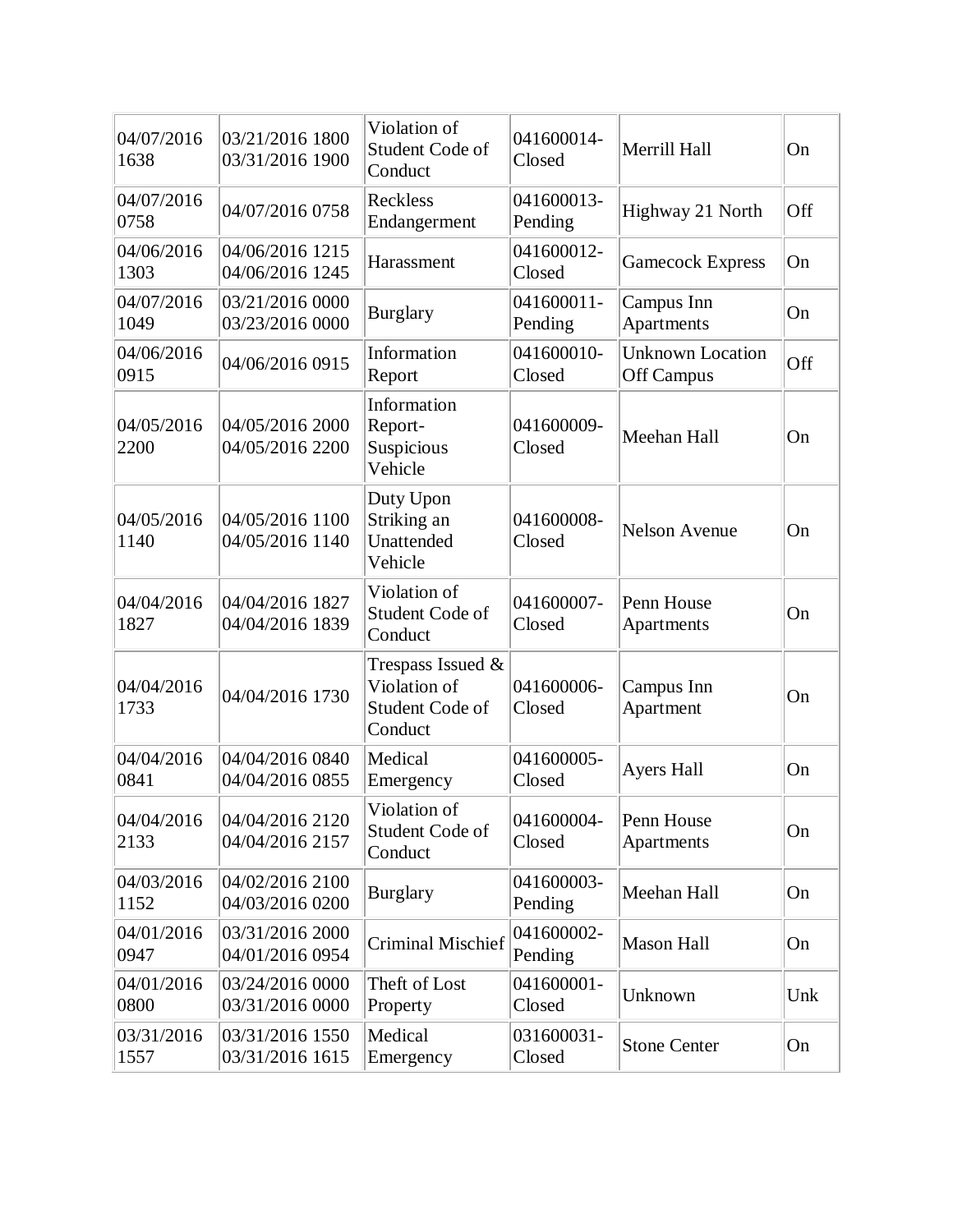| 03/30/2016<br>1752 | 03/28/2016 2300                    | Harassing<br>Communications                      | 031600030-<br>Pending  | Leone Cole<br>Auditorium                                   | On  |
|--------------------|------------------------------------|--------------------------------------------------|------------------------|------------------------------------------------------------|-----|
| 03/30/2016<br>1000 | 03/29/2016 0930                    | Information<br>Report                            | 031600029-<br>Closed   | Park Place<br>Apartments                                   | Off |
| 03/29/2016<br>1840 | 03/29/2016 1600<br>03/29/2016 1840 | Unlawful<br>Breaking &<br>Entering a<br>Vehicle  | 031600028-<br>Inactive | Ramona Wood                                                | On  |
| 03/28/2016<br>0900 | 02/21/2016 0255                    | Violation of<br>Student Code of<br>Conduct       | 031600027-<br>Closed   | Ladiga Hills<br>Apartments                                 | Off |
| 03/26/2016<br>1454 | 03/18/2016 0300<br>03/18/2106 1100 | <b>Criminal Mischief</b>                         | 031600026-<br>Pending  | Meehan Hall<br>Parking Lot                                 | On  |
| 03/17/2016<br>1651 | 01/01/2015 0800<br>01/31/2015 1630 | Information<br>Report-<br><b>Lost Property</b>   | 031600025-<br>Closed   | <b>JSU</b>                                                 | On  |
| 03/17/2016<br>0945 | 03/17/2016 0945                    | <b>Assist Other Law</b><br>Enforcement<br>Agency | 031600024-<br>Closed   | Salls Hall                                                 | On  |
| 03/16/2016<br>1520 | 03/16/2016 1520                    | Automobile<br>Accident                           | 031600023-<br>Closed   | <b>McArthur Street</b>                                     | On  |
| 03/16/2016<br>1300 | 03/14/2016 0900                    | <b>Identity Theft</b>                            | 031600022-<br>Closed   | <b>Regions Bank</b>                                        | Off |
| 03/16/2016<br>1030 | 03/16/2016 0133                    | Violation of<br>Student Code of<br>Conduct       | 031600021-<br>Closed   | Ladiga Trails<br>Townhouses                                | Off |
| 03/15/2016<br>1731 | 03/15/2016 1720<br>03/15/2016 1753 | Medical<br>Emergency                             | 031600020-<br>Closed   | <b>Brewer Hall</b>                                         | On  |
| 03/14/2016<br>1405 | 03/14/2016 1405                    | Automobile<br>Accident                           | 031600019-<br>Closed   | <b>Theron Montgomery</b><br><b>Building Parking</b><br>Lot | On  |
| 03/11/2016<br>1309 | 11/01/2015 0000<br>03/04/2016 1000 | <b>Criminal Mischief</b>                         | 031600018-<br>Pending  | Crow Hall<br>Parking Lot                                   | On  |
| 03/11/2016<br>1302 | 03/08/2016 0956                    | <b>False Reporting</b><br>to Law<br>Enforcement  | 031600017-<br>Pending  | <b>Bibb Graves</b>                                         | On  |
| 03/11/2016<br>0522 | 03/11/2016 0522<br>03/11/2016 0523 | Information<br>Report-<br>Smoke<br>Investigation | 031600016-<br>Closed   | <b>Jack Hopper Dining</b><br>Hall                          | On  |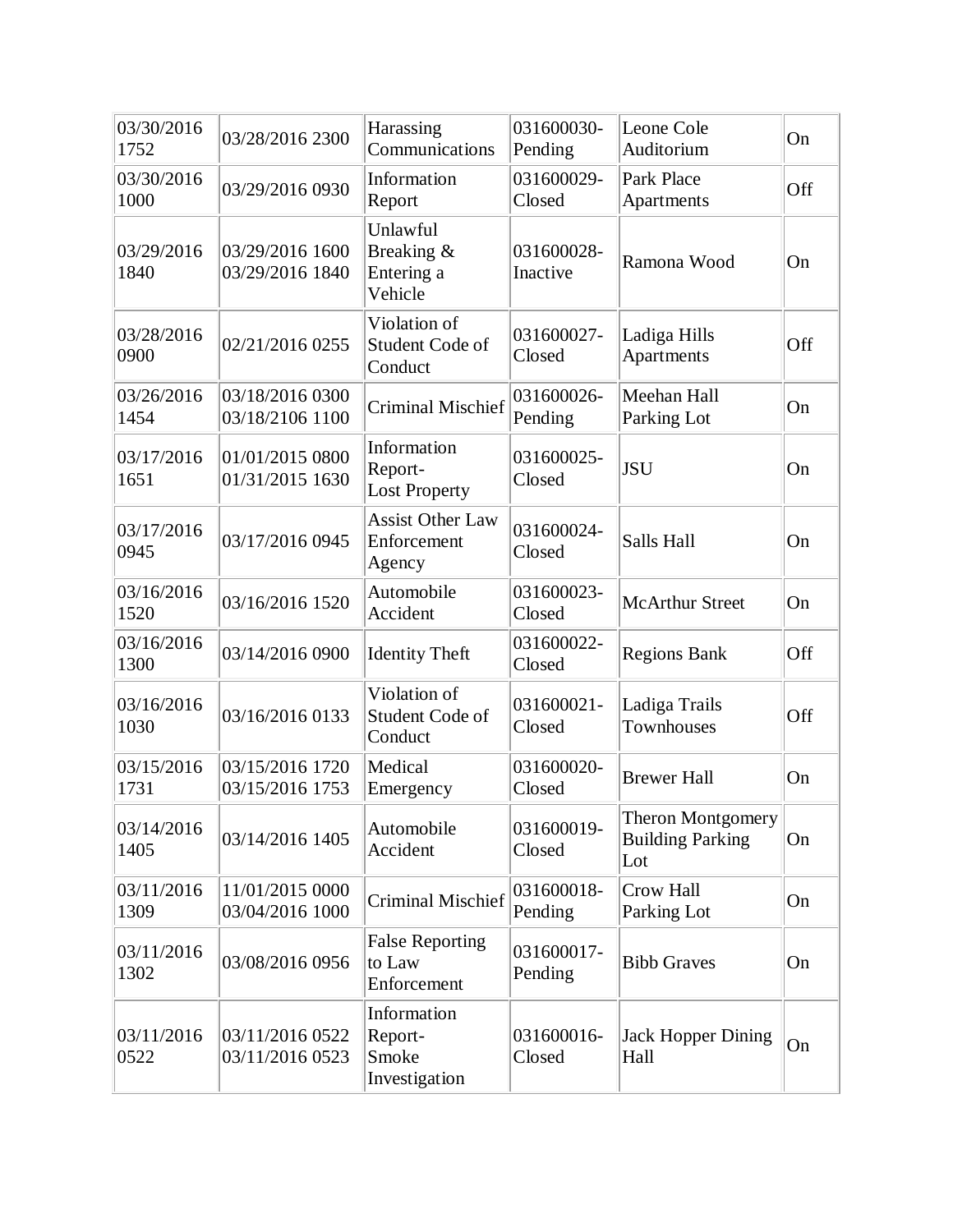| 03/10/2016<br>1016 | 03/10/2016 1010<br>03/10/2016 1029 | Medical<br>Emergency                               | 031600015-<br>Closed  | Salls Hall                         | On  |
|--------------------|------------------------------------|----------------------------------------------------|-----------------------|------------------------------------|-----|
| 03/08/2016<br>2217 | 03/06/2016 0000                    | <b>Burglary</b>                                    | 031600014-<br>Pending | Logan Hall                         | On  |
| 03/07/2016<br>1449 | 01/15/2016 1200<br>03/07/2016 1130 | Information<br>Report                              | 031600013-<br>Closed  | <b>Bibb Graves</b>                 | On  |
| 03/04/2016<br>1639 | 03/04/2016 1635<br>03/04/2016 1657 | Information<br>Report-<br><b>Suspicious Person</b> | 031600012-<br>Closed  | <b>Martin Hall</b>                 | On  |
| 03/04/2016<br>1435 | 02/17/2016 1500<br>02/18/2016 1500 | <b>Burglary</b>                                    | 031600011-<br>Pending | Crow Hall                          | On  |
| 03/04/2016<br>1100 | 02/07/2016 0334                    | Violation of the<br>Student Code of<br>Conduct     | 031600010-<br>Closed  | The Reserve<br>Apartments          | Off |
| 03/04/2016<br>1045 | 03/04/2016 0023                    | Violation of the<br>Student Code of<br>Conduct     | 031600009-<br>Closed  | A Street                           | Off |
| 03/03/2016<br>1553 | 03/03/2016 1545<br>03/03/2016 1555 | <b>Welfare Check</b>                               | 031600008-<br>Closed  | <b>Houston Cole</b><br>Library     | On  |
| 03/02/2016<br>2143 | 03/02/2016 1915<br>03/02/2016 2000 | Lost Property                                      | 031600007-<br>Closed  | <b>JSU Stadium</b>                 | On  |
| 03/02/2016<br>1734 | 03/02/2016 1724                    | Violation of the<br>Student Code of<br>Conduct     | 031600006-<br>Pending | <b>Crow Hall</b>                   | On  |
| 03/02/2016<br>1648 | 03/02/2016 1430<br>03/02/2016 1645 | Duty Upon<br>Striking an<br>Unattended<br>Vehicle  | 031600005-<br>Closed  | <b>Curtiss Hall</b><br>Parking Lot | On  |
| 03/02/2016<br>1548 | 03/02/2016 1530<br>03/02/2016 1618 | Fire                                               | 031600004-<br>Closed  | <b>Colonial Arms</b><br>Apartments | On  |
| 03/01/2016<br>1825 | 03/01/2016 1825                    | Automobile<br>Accident                             | 031600003-<br>Closed  | <b>Trustee Circle</b>              | On  |
| 03/01/2016<br>1441 | 03/01/2016 1435<br>03/01/2016 1441 | Harassment                                         | 031600002-<br>Pending | Crow Hall                          | On  |
| 03/01/2016<br>0313 | 03/01/2016 0313<br>03/01/2016 0327 | Medical<br>Emergency                               | 031600001-<br>Closed  | Daugette Hall                      | On  |
| 02/29/2016<br>1024 | 02/29/2016 1020<br>02/29/2016 1050 | Possession of<br>Marijuana                         | 021600049-<br>Closed  | Daugette Hall                      | On  |
| 02/29/2016<br>1355 | 02/29/2016 1331<br>02/29/2016 1333 | Harassing<br>Communications                        | 021600048-<br>Closed  | Forney Avenue                      | Off |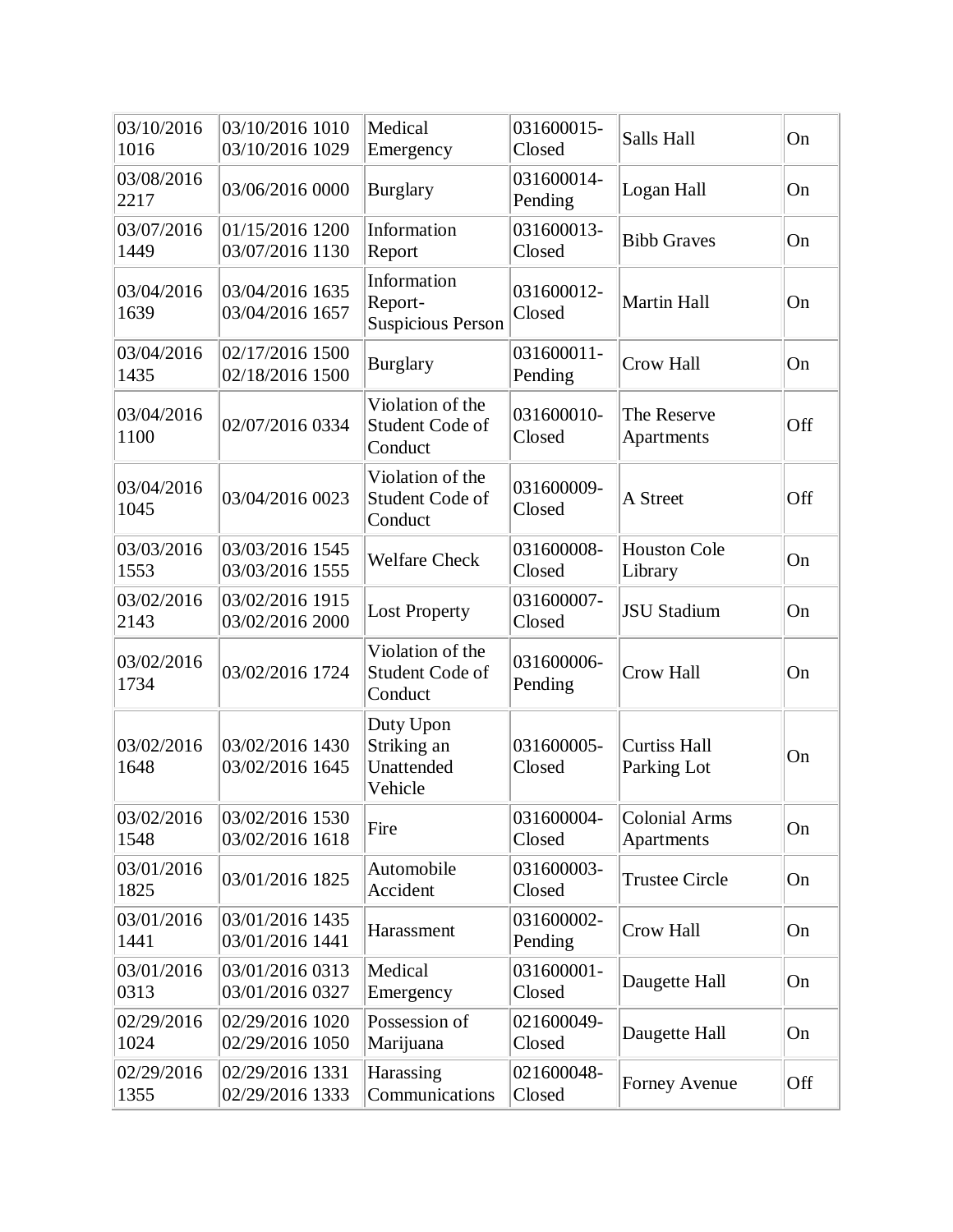| 02/29/2016<br>0530 | 02/25/2016 1400                    | Information<br>Report                            | 021600047-<br>Closed           | <b>Webster's Chapel</b>            | Off |
|--------------------|------------------------------------|--------------------------------------------------|--------------------------------|------------------------------------|-----|
| 02/28/2016<br>1903 | 02/28/2016 1820<br>02/28/2016 1912 | Medical<br>Emergency                             | 021600046-<br>Closed           | Stephenson Hall                    | On  |
| 02/28/2016<br>1042 | 02/28/2016 1020<br>02/28/2016 1044 | Theft of Property                                | 021600045-<br>Pending          | Campus Inn<br>Apartments           | On  |
| 02/27/2016<br>0955 | 02/25/2016 2300<br>02/26/2016 0001 | Unlawful<br>Breaking &<br>Entering a<br>Vehicle  | 021600044-<br>Pending          | Paul Carpenter<br>Village          | On  |
| 02/26/2016<br>1100 | 02/26/2016 1100<br>02/26/2016 1123 | Recovered<br>Property                            | 021600043-<br>Closed           | Meehan Hall                        | On  |
| 02/26/2016<br>1000 | 02/26/2016 1000                    | Automobile<br>Accident                           | 021600042-<br>Closed           | <b>Houston Cole</b><br>Library     | On  |
| 02/26/2015<br>1536 | 01/28/2016 1630<br>01/28/2016 1730 | Domestic<br>Violence                             | 021600041-<br>Closed           | <b>Brewer Hall</b>                 | On  |
| 02/25/2016<br>2335 | 02/24/2016 2330<br>02/24/2016 2345 | Medical<br>Emergency                             | 021600040-<br>Closed           | Stephenson Hall                    | On  |
| 02/25/2016<br>1907 | 02/24/2016 1907                    | Dispute                                          | 021600039-<br>Pending          | <b>Pete Mathews</b><br>Coliseum    | On  |
| 02/24/2016<br>0930 | 02/24/2016 0925<br>02/24/2016 0952 | Medical<br>Emergency                             | 021600038-<br>Closed           | <b>Pete Mathews</b><br>Coliseum    | On  |
| 02/29/2016<br>1647 | 02/29/2016 1647                    | <b>Arrest-Hindering</b><br>Prosecution           | 021600037-<br>$03-1$<br>Closed | Dixon Hall                         | On  |
| 02/25/2016<br>0812 | 02/22/2016 0325<br>02/22/2016 1458 | Criminal<br>Computer<br>Tampering                | 021600037-<br>02<br>Pending    | Dixon Hall                         | On  |
| 02/23/2016<br>1435 | 02/23/2016 1150<br>02/23/2016 1230 | Arrest- Criminal<br>Computer<br>Tampering        | 021600037-1<br>Pending         | <b>JSU</b>                         | On  |
| 02/23/2016<br>1311 | 02/23/2016 1300<br>02/23/2016 1328 | <b>Property Damage</b>                           | 021600036-<br>Closed           | <b>Bibb Graves</b><br>Parking Lot  | On  |
| 02/23/2016<br>1137 | 02/23/2016 1137<br>02/23/2016 1141 | <b>Assist Other Law</b><br>Enforcement<br>Agency | 021600035-<br>Closed           | <b>Mountain Street</b>             | Off |
| 02/22/2016<br>1832 | 02/22/2016 1415<br>02/22/2016 1500 | Theft of Property                                | 021600034-<br>Closed           | Pete Mathews<br>Coliseum           | On  |
| 02/22/2016<br>1522 | 02/22/2016 1522                    | Automobile<br>Accident                           | 021600033-<br>Closed           | <b>Stone Center</b><br>Parking Lot | On  |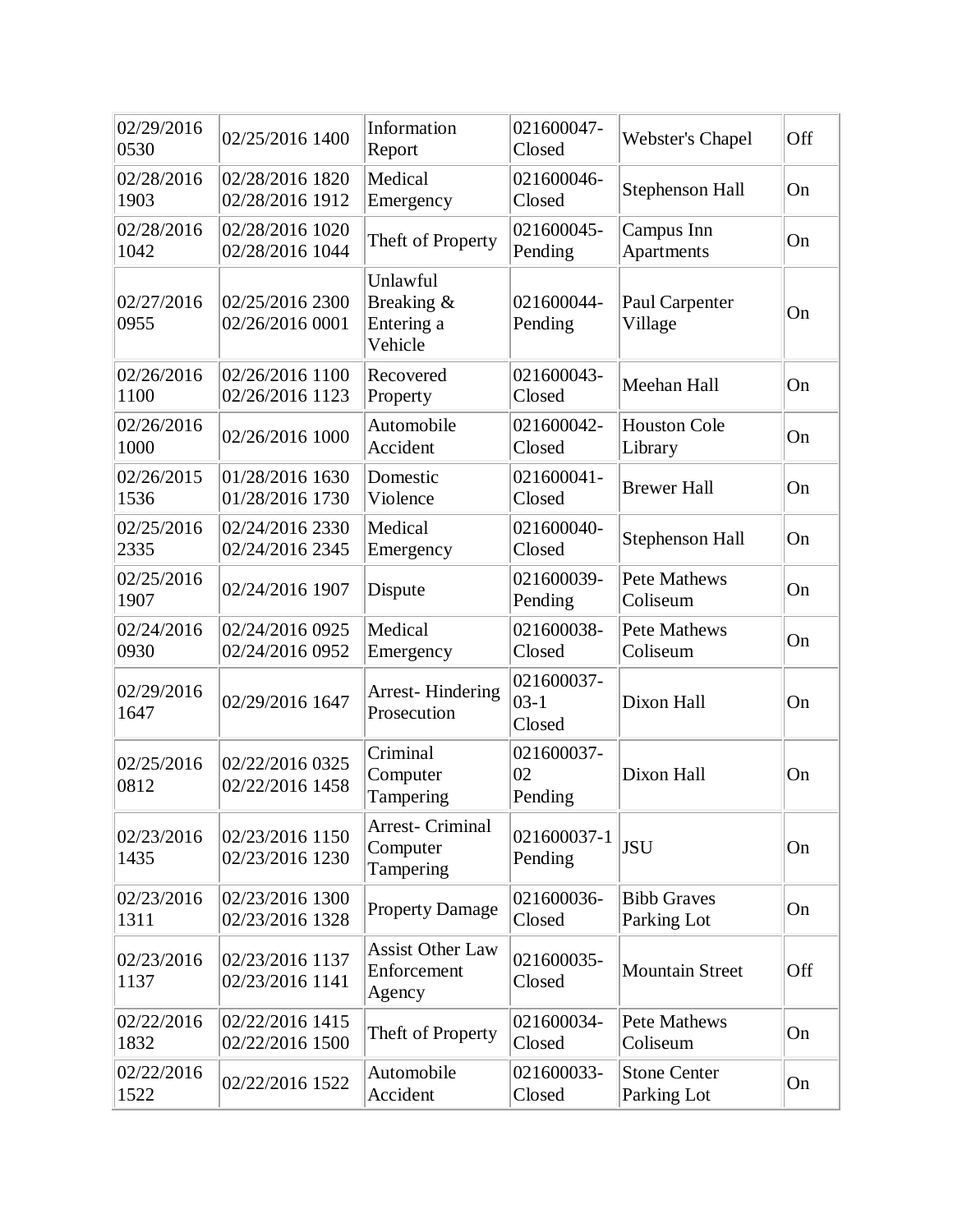| 02/20/2016<br>2200 | 02/20/2016 2155<br>02/20/2016 2220 | Medical<br>Emergency                                    | 021600032-<br>Closed  | <b>Pete Mathews</b><br>Coliseum  | On  |
|--------------------|------------------------------------|---------------------------------------------------------|-----------------------|----------------------------------|-----|
| 02/20/2016<br>1400 | 02/20/2016 1400<br>02/20/2016 1410 | Medical<br>Emergency                                    | 021600031-<br>Closed  | <b>Pete Matthews</b><br>Coliseum | On  |
| 02/19/2016<br>2025 | 02/19/2016 1945<br>02/19/2016 2053 | <b>Assault</b>                                          | 021600030-<br>Closed  | Meehan Hall                      | On  |
| 02/19/2016<br>1240 | 02/19/2016 0300<br>02/19/2016 0415 | Information<br>Report                                   | 021600029-<br>Closed  | <b>JSU</b> Campus                | On  |
| 02/19/2016<br>1005 | 02/19/2016 1005                    | Automobile<br>Accident                                  | 021600028-<br>Closed  | <b>Beck Circle</b>               | On  |
| 02/18/2016<br>0911 | 02/18/2016 0830<br>02/18/2016 0911 | Information<br>Report-Possible<br>Fraudulent<br>Posting | 021600027-<br>Closed  | Online                           | Off |
| 02/18/2016<br>0856 | 02/18/2015 0856<br>02/18/2016 0945 | Medical<br>Emergency                                    | 021600026-<br>Closed  | <b>Pete Mathews</b><br>Coliseum  | On  |
| 02/18/2016<br>0630 | 02/14/2016 1800                    | Information<br>Report                                   | 021600025-<br>Closed  | <b>Patterson Hall</b>            | On  |
| 02/18/2106<br>0207 | 02/18/2016 0015<br>02/18/2016 0137 | Medical<br>Emergency                                    | 021600024-<br>Closed  | Dixon Hall                       | On  |
| 02/17/2016<br>1230 | 02/17/2016 1215<br>02/17/2016 1230 | Information<br>Report                                   | 021600023-<br>Pending | <b>Stone Center</b>              | On  |
| 02/16/2016<br>2150 | 02/16/2016 1430<br>02/16/2016 2138 | Violation of<br>Student Code of<br>Conduct              | 021600022-<br>Closed  | Logan Hall                       | On  |
| 02/16/2016<br>1128 | 02/08/2016 1200<br>02/12/2016 1400 | Violation of<br>Student Code of<br>Conduct              | 021600021-<br>Closed  | <b>Crow Hall</b>                 | On  |
| 02/15/2016<br>0924 | 02/15/2016 0845<br>02/15/2016 1324 | Information<br>Report                                   | 021600020-<br>Pending | Self Hall                        | On  |
| 02/12/2016<br>1840 | 02/12/2016 1830<br>02/12/2016 1859 | Violation of<br>Student Code of<br>Conduct              | 021600019-<br>Closed  | Campus Inn<br>Apartments         | On  |
| 02/12/2016<br>0530 | 02/12/2016 0300<br>02/12/2016 0430 | Information<br>Report                                   | 021600018-<br>Closed  | <b>JSU</b> Campus                | On  |
| 02/11/2016<br>2019 | 02/11/2016 2019                    | Arrest-<br>Possession of<br>Marijuana                   | 021600017-1<br>Closed | Campus Inn<br>Apartments         | On  |
| 02/11/2016<br>1530 | 02/11/2016 1525<br>02/11/2016 1545 | Medical<br>Emergency                                    | 021600016-<br>Closed  | <b>Ayers Hall</b>                | On  |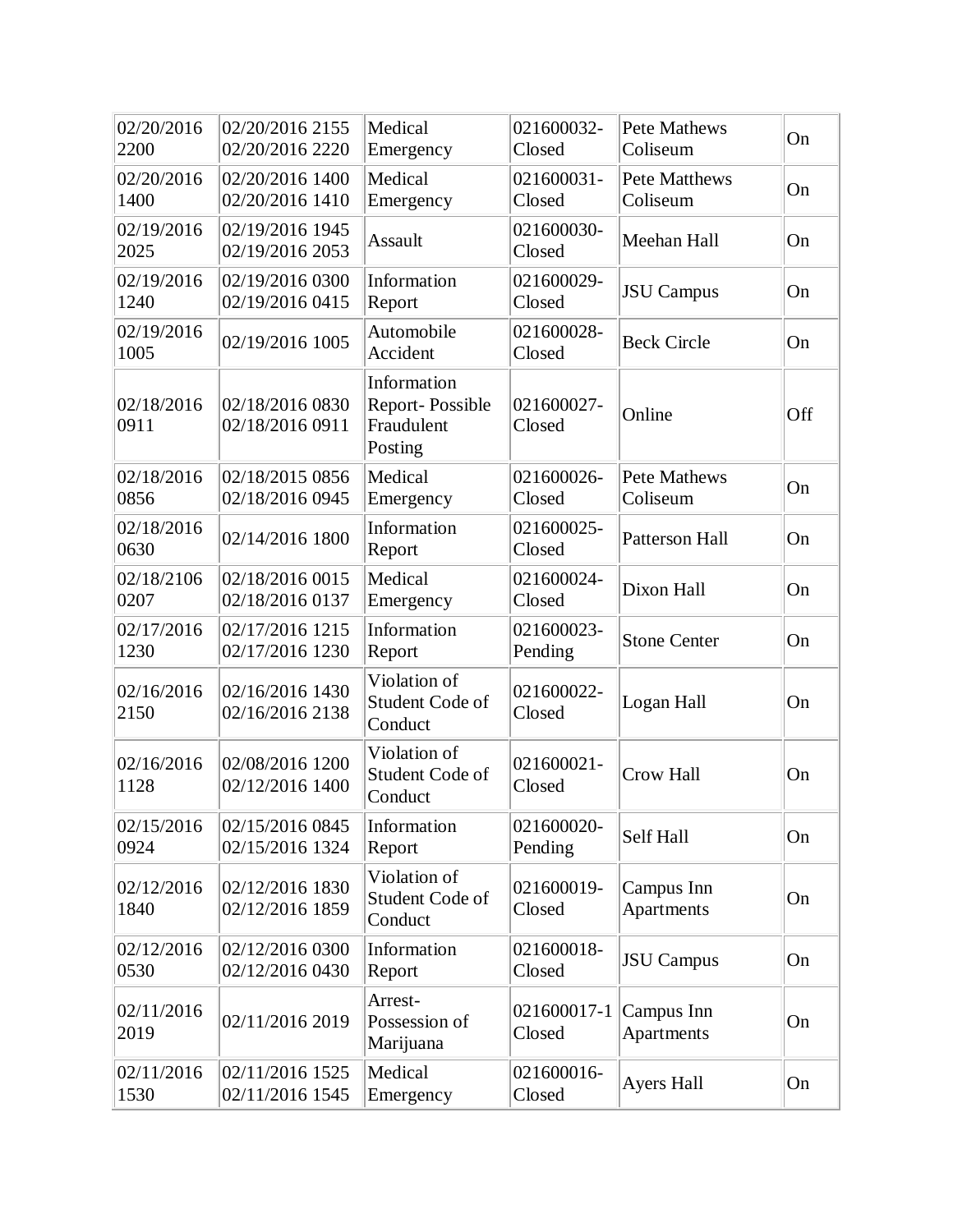| 02/10/2016<br>1110 | 02/10/2016 1110                    | Automobile<br>Accident                                                                                                                                       | 021600015-<br>Closed  | Merrill Hall<br>Parking Lot       | On  |
|--------------------|------------------------------------|--------------------------------------------------------------------------------------------------------------------------------------------------------------|-----------------------|-----------------------------------|-----|
| 02/10/2016<br>0800 | 02/07/2016 0158                    | Violation of<br>Student Code of<br>Conduct                                                                                                                   | 021600014-<br>Closed  | 10th Avenue                       | Off |
| 02/08/2016<br>2124 | 02/08/2016 1800<br>02/08/2016 2115 | <b>Criminal Mischief</b>                                                                                                                                     | 021600013-<br>Closed  | <b>Brewer Hall</b><br>Parking Lot | On  |
| 02/08/2016<br>1442 | 02/08/2016 1442                    | Threat<br>Assessment                                                                                                                                         | 021600012-<br>Pending | <b>Brewer Hall</b>                | On  |
| 02/08/2016<br>0955 | 02/08/2016 0955                    | Automobile<br>Accident                                                                                                                                       | 021600011-<br>Closed  | Merrill Hall<br>Parking Lot       | On  |
| 02/05/2016<br>1155 | 02/05/2016 1155                    | Automobile<br>Accident                                                                                                                                       | 021600010-<br>Closed  | <b>Nelson Avenue</b>              | On  |
| 02/05/2016<br>0015 | 02/05/2016 0000<br>02/05/2016 0015 | Domestic<br>Disturbance                                                                                                                                      | 021600009-<br>Closed  | Meehan Hall                       | On  |
| 02/04/2016<br>0715 | 02/04/2016 0715                    | Automobile<br>Accident                                                                                                                                       | 021600008-<br>Closed  | Rowe Hall<br>Parking Lot          | On  |
| 02/01/2016<br>1939 | 02/01/2016 1958<br>02/01/2016 2024 | Possession of<br>Marijuana &<br>Drug<br>Paraphernalia,<br>Minor in<br>Possession of<br>Alcohol, and<br>Violation of the<br><b>Student Code of</b><br>Conduct | 021600007-<br>Closed  | <b>Fitzpatrick Hall</b>           | On  |
| 02/01/2016<br>1939 | 02/01/2016 1900<br>02/01/2016 1938 | <b>Assist Other Law</b><br>Enforcement<br>Agency                                                                                                             | 021600006-<br>Closed  | <b>Curtiss Hall</b>               | On  |
| 02/01/2016<br>1316 | 01/27/2016 1900<br>01/27/2016 0215 | Information<br>Report                                                                                                                                        | 021600005-<br>Closed  | <b>Jax Apartments</b>             | On  |
| 02/01/2016<br>1200 | 02/01/2016 0900<br>02/01/2016 1130 | Duty Upon<br>Striking an<br>Unattended<br>Vehicle                                                                                                            | 021600004-<br>Closed  | Patterson Hall<br>Parking Lot     | On  |
| 02/02/2016<br>1755 | 02/02/2016 1755                    | Automobile<br>Accident                                                                                                                                       | 021600003-<br>Closed  | <b>Houston Cole</b><br>Library    | On  |
| 02/01/2016<br>0900 | 01/23/2016 2130                    | Information<br>Report                                                                                                                                        | 021600002-<br>Closed  | Dixon Hall                        | On  |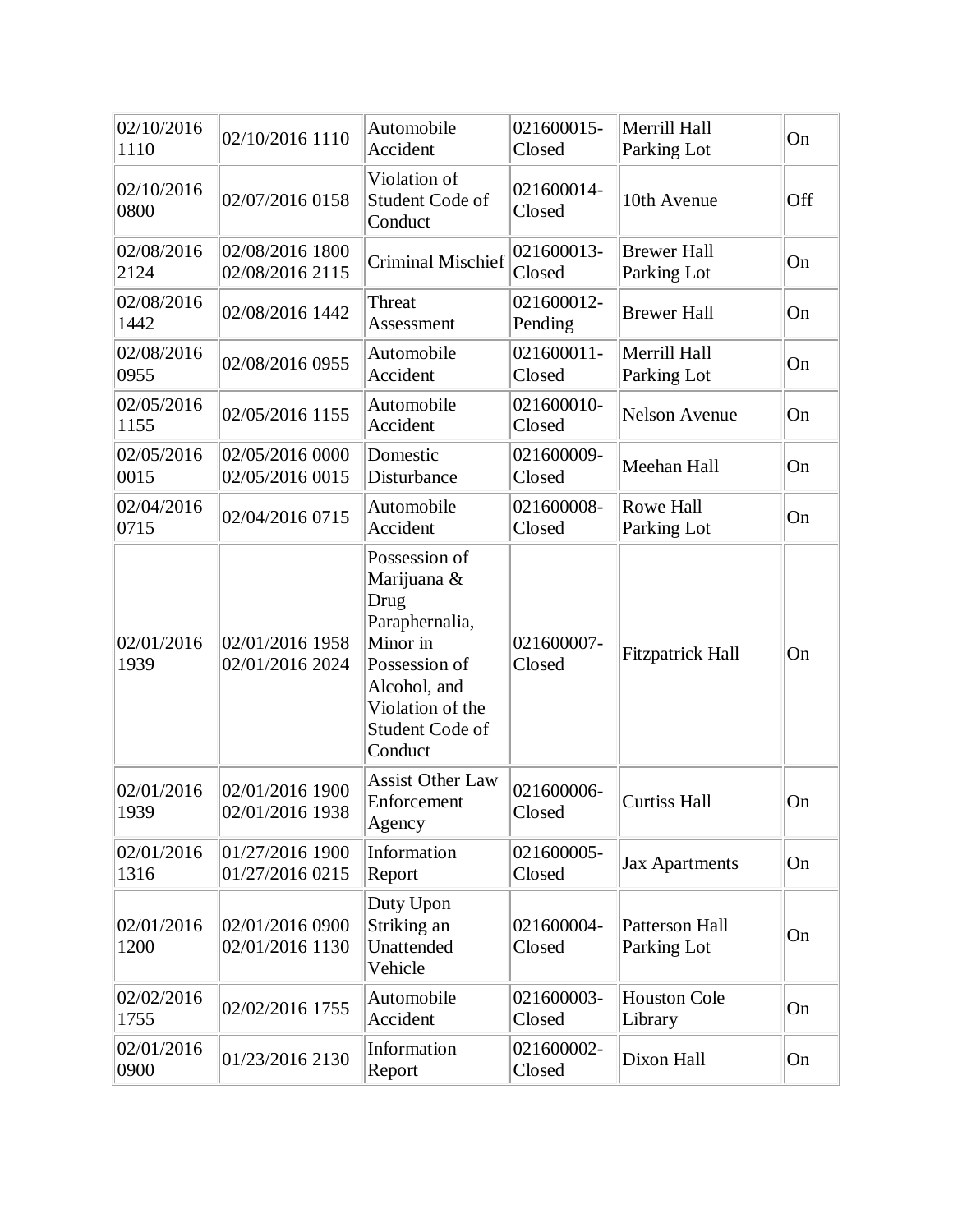| 02/01/2016<br>0707 | 01/30/2016 1441<br>01/31/2016 1600 | <b>Burglary</b>                                                | 021600001-<br>Closed  | <b>Field House</b>                                         | On  |
|--------------------|------------------------------------|----------------------------------------------------------------|-----------------------|------------------------------------------------------------|-----|
| 01/28/2016<br>1756 | 01/28/2016 1600<br>01/28/2016 1756 | Information<br>Report-Possible<br><b>Property Damage</b>       | 011600032-<br>Closed  | <b>Field House</b><br>Parking Lot                          | On  |
| 01/27/2016<br>2025 | 01/27/2016 2025                    | Automobile<br>Accident                                         | 011600031-<br>Closed  | Pannell Hall<br>Parking Lot                                | On  |
| 01/28/2016<br>1325 | 01/28/2016 1325                    | Automobile<br>Accident                                         | 011600030-<br>Closed  | Merrill Hall<br>Parking Lot                                | On  |
| 01/28/2016<br>1137 | 01/05/2016 0001<br>01/28/2016 1307 | Harassing<br>Communications                                    | 011600029-<br>Pending | <b>JSU</b> Campus                                          | On  |
| 01/27/2016<br>0955 | 01/27/2016 0955                    | Automobile<br>Accident                                         | 011600028-<br>Closed  | Crow Hall<br>Parking Lot                                   | On  |
| 01/27/2016<br>0909 | 01/26/2016 2220<br>01/26/2016 2359 | <b>Burglary</b>                                                | 011600027-<br>Pending | <b>Bibb Graves</b>                                         | On  |
| 01/26/2016<br>1300 | 01/26/2016 1230<br>01/26/2016 1245 | Domestic<br>Violence                                           | 011600026-<br>Pending | <b>Houston Cole</b><br>Library                             | On  |
| 01/26/2016<br>0500 | 01/25/2016 1350<br>01/25/2016 1410 | <b>Assist Other Law</b><br>Enforcement<br>Agency               | 011600025-<br>Closed  | <b>Cove Road</b>                                           | Off |
| 01/25/2016<br>2040 | 01/25/2016 2035<br>01/25/2016 2042 | Harassment                                                     | 011600024-<br>Closed  | <b>College Apartments</b>                                  | On  |
| 01/25/2016<br>1057 | 01/12/2016 2355<br>01/25/2016 1123 | Harassing<br>Communications                                    | 011600023-<br>Pending | <b>Fitzpatrick Hall</b>                                    | On  |
| 01/22/2016<br>1938 | 01/22/2016 1938                    | Automobile<br>Accident                                         | 011600022-<br>Closed  | <b>Brewer Hall</b>                                         | On  |
| 01/22/2016<br>1802 | 01/22/2016 1245<br>01/22/2016 1801 | <b>Criminal Mischief</b>                                       | 011600021-<br>Closed  | Pete Mathews<br>Coliseum                                   | On  |
| 01/22/2016<br>1325 | 01/22/2016 1327                    | Vehicle Fire                                                   | 011600020-<br>Closed  | <b>Houston Cole</b><br>Library                             | On  |
| 01/21/2016<br>1557 | 01/21/2016 1230<br>01/21/2016 1500 | Theft of Lost<br>Property &<br>Fraudulent Use of<br>Debit Card | 011600019-<br>Closed  | <b>Ayers Hall</b>                                          | On  |
| 01/20/2016<br>1330 | 01/20/2016 1330                    | Automobile<br>Accident                                         | 011600018-<br>Closed  | <b>Theron Montgomery</b><br><b>Building Parking</b><br>Lot | On  |
| 01/20/2016<br>1921 | 01/20/2016 1915<br>01/20/2016 1930 | Possession of<br>Marijuana &                                   | 011600017-<br>Pending | Campus Inn<br>Apartments                                   | On  |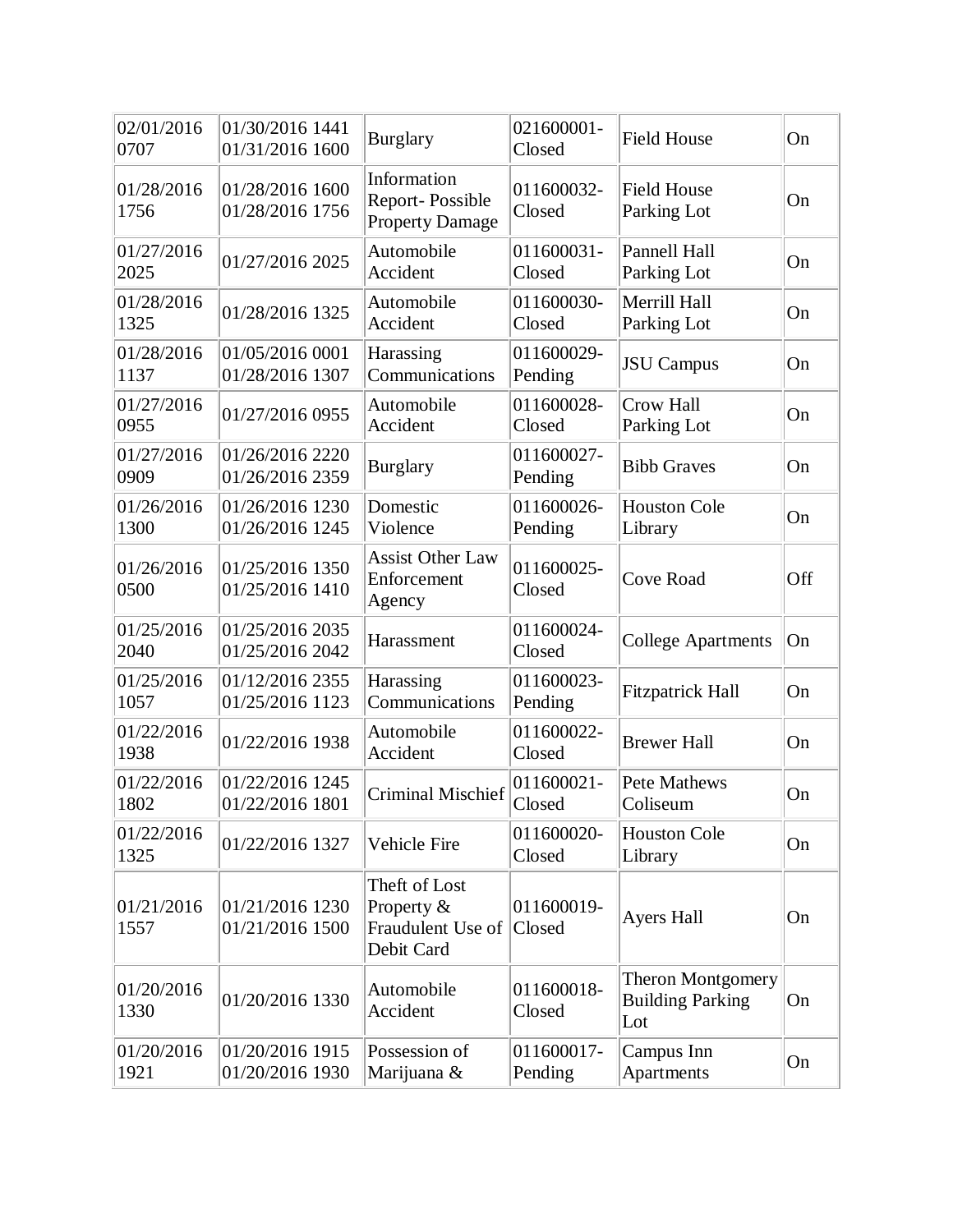|                    |                                    | Drug<br>Paraphernalia                                                     |                       |                                                          |     |
|--------------------|------------------------------------|---------------------------------------------------------------------------|-----------------------|----------------------------------------------------------|-----|
| 01/20/2016<br>1808 | 01/20/2016 1808<br>01/20/2016 1817 | <b>Security Violation</b><br>& Violation of<br>Student Code of<br>Conduct | 011600016-<br>Closed  | Campus Inn<br>Apartments                                 | On  |
| 01/20/2016<br>1736 | 01/20/2016 1730<br>01/20/2016 1748 | Possession of<br>Marijuana &<br>Drug<br>Paraphernalia                     | 011600015-<br>Closed  | Campus Inn<br>Apartments                                 | On  |
| 01/20/2016<br>1527 | 01/20/2016 1500<br>01/20/2016 1551 | Information<br>Report-<br>Suspicious Person                               | 011600014-<br>Closed  | McGee Hall                                               | On  |
| 01/20/2016<br>0430 | 01/13/2016 1130<br>01/13/2016 1215 | Information<br>Report                                                     | 011600013-<br>Pending | <b>Stone Center</b>                                      | On  |
| 01/20/2016<br>0052 | 01/20/2016 0052                    | <b>Arrest-Domestic</b><br>Violence                                        | 011600012-1<br>Closed | <b>Jax Apartments</b>                                    | On  |
| 01/19/2016<br>2015 | 01/15/2016 1235<br>01/15/2016 1240 | <b>Suspicious Person</b>                                                  | 011600011-<br>Closed  | <b>University Circle</b>                                 | On  |
| 01/13/2016<br>2030 | 01/13/2016 2030                    | Arrest- Unlawful<br>Breaking &<br>Entering a<br>Vehicle                   | 011600010-<br>Closed  | Paul Carpenter<br>Village                                | On  |
| 01/13/2016<br>1526 | 01/11/2016 2100<br>01/13/2016 1500 | <b>Criminal Mischief</b><br>& Trespass<br>Warning                         | 011600009-<br>Pending | <b>Carlisle Building</b>                                 | On  |
| 01/13/2016<br>1043 | 01/13/2016 1040<br>01/13/2016 1103 | Medical<br>Emergency                                                      | 011600008-<br>Closed  | <b>Stone Center</b>                                      | On  |
| 01/13/2016<br>0517 | 01/12/2016 2200<br>01/13/2016 0518 | Criminal Mischief<br>& Defacing<br><b>Public Property</b>                 | 011600007-<br>Closed  | Self Hall &<br><b>Brewer Hall</b>                        | On  |
| 01/12/2016<br>2019 | 01/12/2016 1959<br>01/12/2016 2010 | Disorderly<br>Conduct                                                     | 011600006-<br>Closed  | <b>Fitzpatrick Hall</b>                                  | On  |
| 01/12/2016<br>0555 | 01/08/2016 1213                    | Violation of<br>Student Code of<br>Conduct                                | 011600005-<br>Closed  | <b>Pelham Road South</b>                                 | Off |
| 01/11/2016<br>1145 | 01/11/2016 1145                    | Automobile<br>Accident                                                    | 011600004-<br>Closed  | <b>Colonial Arms</b><br><b>Apartments Parking</b><br>Lot | On  |